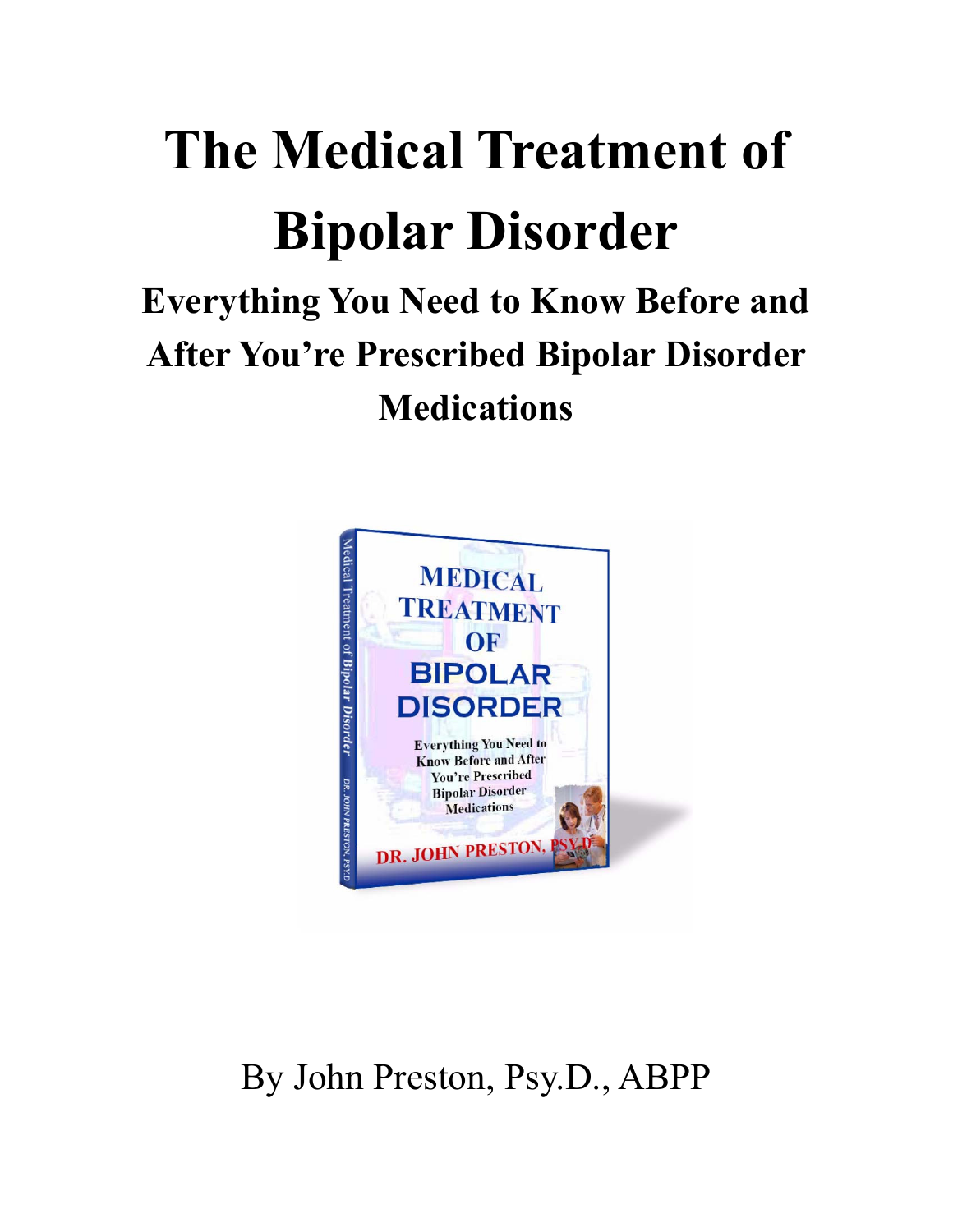# Publishers Note and Disclaimer

Medical Treatment of Bipolar Disorder By: John Preston, Psy.D., ABPP Alliant International University, Sacramento © Copyright 2009 by John Preston

This e-book discusses the medical treatment of bipolar disorder in a detailed fashion presenting current treatment guidelines. It is followed by an appendix that lists medications commonly used to treat bipolar disorder addressing dosing, side effects, special precautions, required laboratory tests, abuse potential and safety during pregnancy and breast feeding. To the best of my knowledge recommended doses and side effects listed in this book are accurate. However, this is meant to be a general reference only, and should not serve as a guideline for prescribing medications. For prescribers, please check with the manufacturer product information sheet or the PDR for any changes in dosage schedules or contraindications. All brand names mentioned are registered trademarks. This publication is sold with the understanding that the publisher/ author is not engaged in rendering psychological, financial, legal, medical, or other professional services. If expert assistance or counseling is needed, the services of a competent professional should be sought.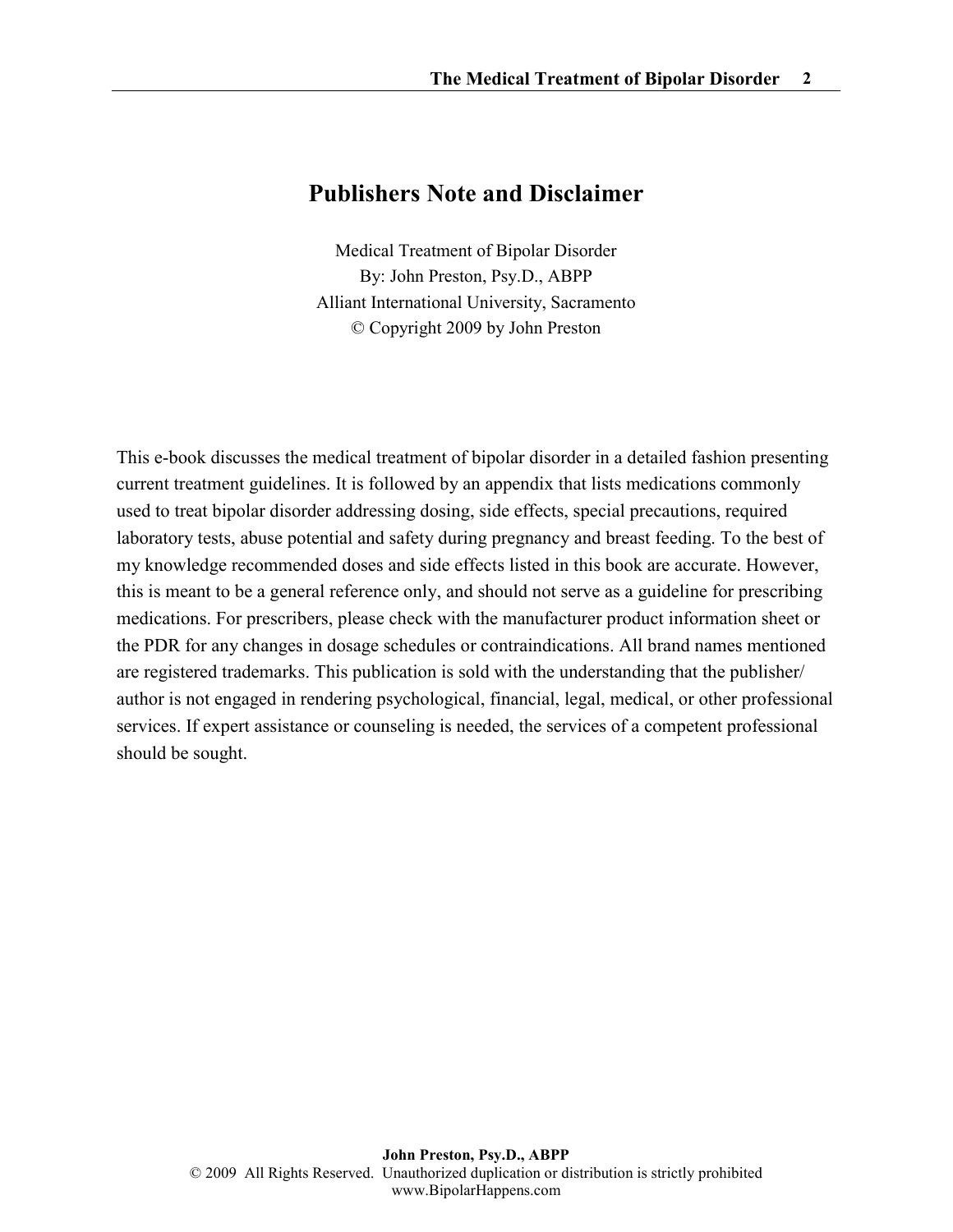

# About the Author

John Preston is Professor Emeritus with Alliant International University, Sacramento. He has also taught with the University of California at Davis, School of Medicine. Dr. Preston is the author of 20 books (which have been translated into 14 foreign languages) and also is the author of "Drugs in Psychiatry" chapter in the Encyclopedia Americana. Dr. Preston is the recipient of the Mental Health Association's "President's Award" for contributions to the mental health community and the "Distinguished Contributions to Psychology" award from the California Psychological Association. He has lectured in the United States, Canada, Europe, Africa, and Russia.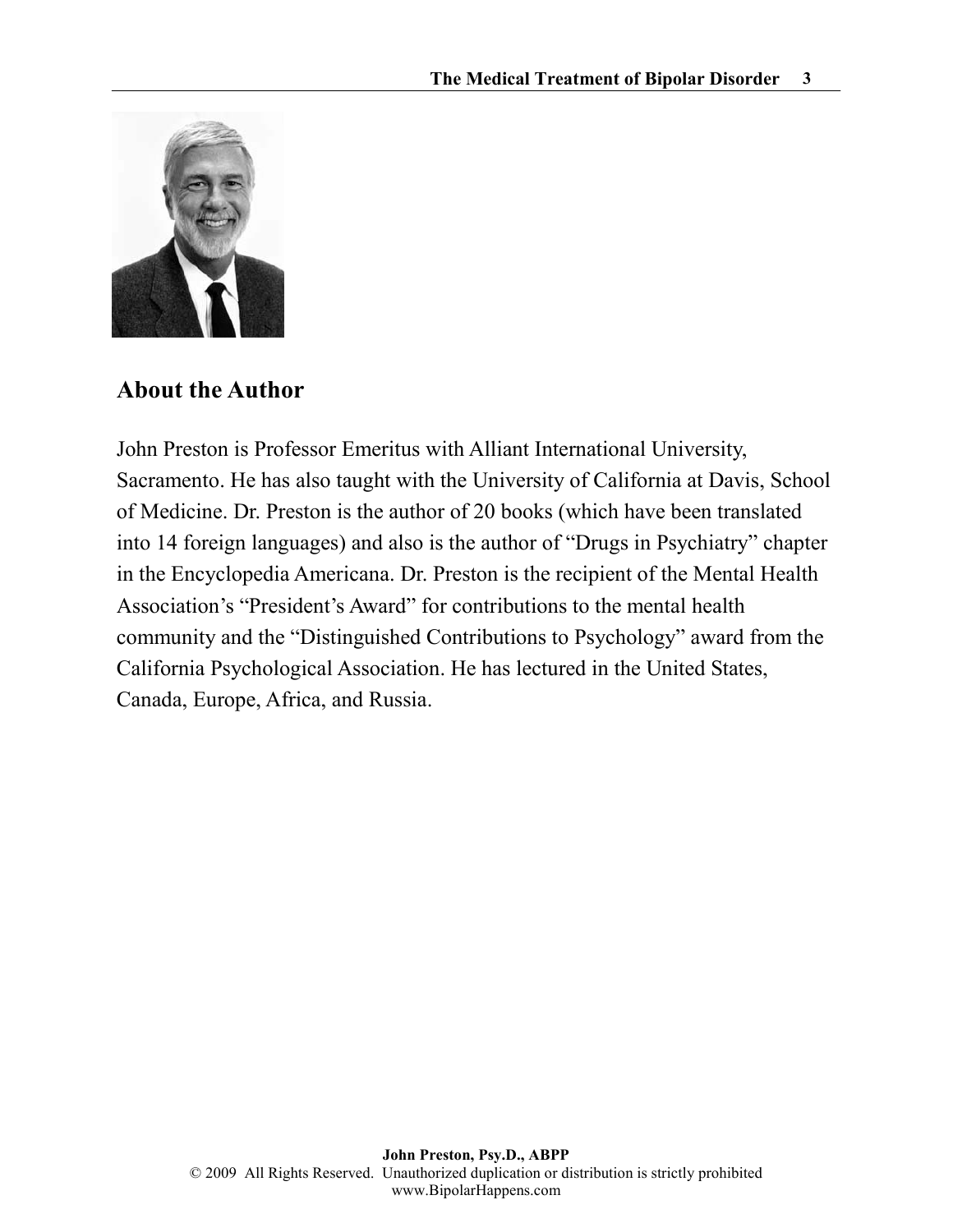#### Bipolar Spectrum Disorders Introduction and Diagnostic Issues

Bipolar disorder is a common type of mood disorder affecting between 3.5-6% of the population (lifetime prevalence: Akiskal, et al. 2000). Previously it was thought that the lifetime prevalence was 1-1.5% of the population, however, more recent epidemiological studies and new, refined diagnostic criteria have revealed the higher prevalence rate. It is now appreciated that there are a number of different types of bipolar disorder and together these are often referred to as bipolar spectrum disorders. Bipolar disorders are a group of genetically transmitted illnesses that result in recurring episodes of depression and mania or hypomania (see below). This is a life-long disorder, which requires on-going medical treatment. Moodstabilizing medications can effectively reduce episode severity and frequency; however there is currently no cure. Sixty percent of manic episodes are classic manias, 40% are referred to as dysphoric or mixed mania.

#### Symptoms of Classic Mania

- Euphoria or an inflated sense of self-worth
- Restlessness, agitation, hyperactivity
- High level of energy
- Decreased need for sleep (e.g. sleeping 3-4 hours per night, yet without daytime fatigue)
- Racing thoughts and rapid, pressured speech
- Poor judgment and impulsive behavior, e.g. spending enormous amounts of money, driving fast/recklessly, marked alcohol or drug abuse, promiscuity and engaging in unsafe sex
- Psychotic symptoms can occur such as hallucinations and delusions

# Symptoms of Dysphoric or Mixed Mania

- Symptoms in common with classic mania
- Agitation, restlessness, hyperactivity
- Decreased need for sleep
- Racing thoughts and rapid, pressured speech
- Psychotic symptoms can occur
- Marked irritability
- Negative, pessimistic thinking
- Feelings of worthlessness
- Suicidal ideas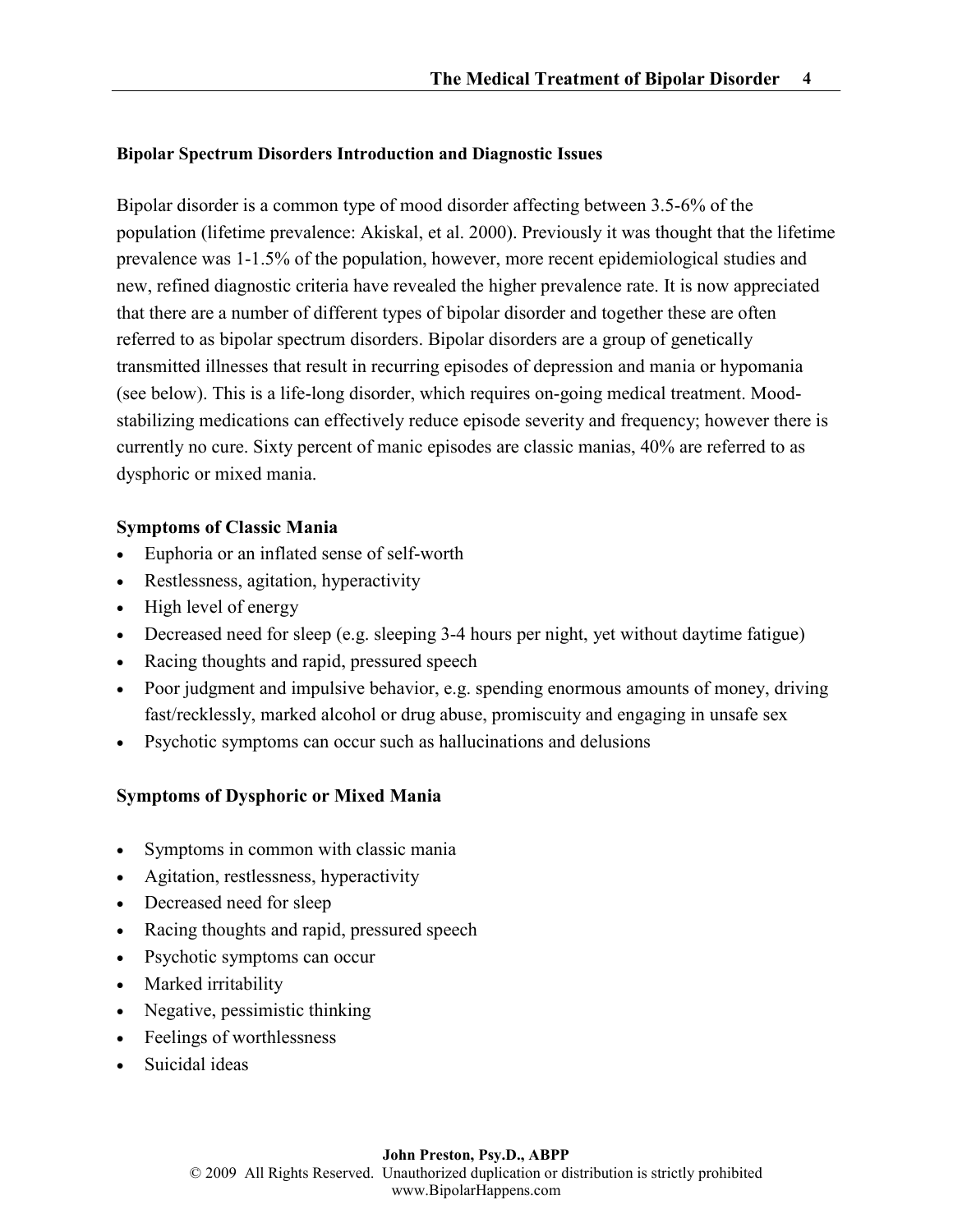Hypomania is a milder version of mania that typically involves much less intense mood symptoms. The duration of hypomania is often only 1-4 days and is frequently not noticed as being a sign of illness by the person experiencing hypomania (although most times family members are more clearly aware of the mood changes and increased energy). During some hypomanias the person can feel highly motivated and productive, is witty, gregarious and "up beat" (although there is often underlying irritability). One very common sign of hypomania is a decreased need for sleep with no daytime fatigue. DSM IV required a minimum of 4 days of hypomania to diagnose bipolar II disorder, however the most common presentation of hypomanias is 2-3 days; thus the higher prevalence rates of this disorder (revised diagnostic standards reflecting these new findings are slated to appear in DSM V).

# There are six subtypes of bipolar disorder:

- 1. Bipolar I: severe manic (classic or dysphoric) and depressive episodes (often with periods of normal/euthymic mood between episodes).
- 2. Bipolar II: characterized by frequent, severe and prolonged depressions with periodic, brief episodes of hypomania, a normal/euthymic mood can occur between episodes, but often during these in-between times there is a low-grade/mildly depressed mood. Judd, et al. (2003) studied the course of bipolar II disorder for a period of thirteen years and found that 15% of days were spent in major depressions, 40% in minor depressions and only 1.4% in hypomanias.
- 3. Bipolar III: severe, highly recurrent unipolar depressions with no manias or hypomanias. However if the patient is treated with certain drugs (e.g. stimulants, antidepressants or steroids) there is a likelihood that the medication will provoke a switch into mania or hypomania, and from that point on, manic episodes may begin to occur. A more common outcome is simply that standard antidepressant medications may be ineffective unless combined with a mood stabilizer. This subtype of bipolar is fairly rare, and is also characterized by early onset depressions (in childhood or early adolescence) and a positive family history of bipolar disorder.
- 4. Pre-pubertal or early adolescent bipolar disorder: likely to be a more severe variant of bipolar disorder. Manias tend to be non-episodic (i.e. more chronic) and 95% are of the dysphoric variety.
- 5. Cyclothymia: mild depressions and hypomania (note: this less severe version of bipolar can become worse with time and most people with cyclothymia eventually convert to Bipolar I or Bipolar II).
- 6. Schizoaffective disorder: with characteristics of both bipolar disorder and schizophrenia.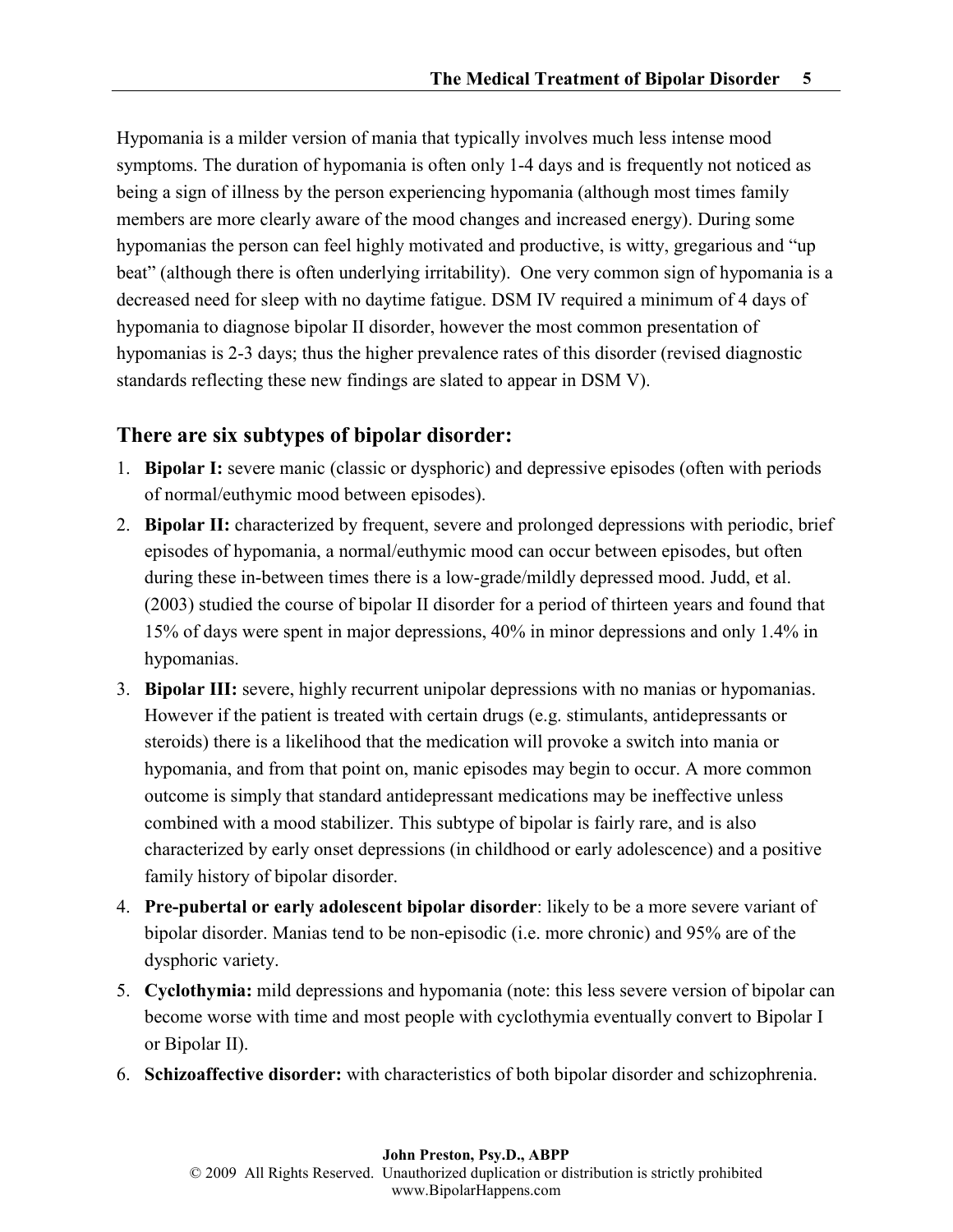# Rapid Cycling

A complication of bipolar disorder affecting about 20% of suffers is called rapid cycling. This represents a time limited worsening of the illness in which episodes occur with greater frequency (i.e. 4 or more episodes of depression, mania or hypomania per year). Most cases of rapid cycling last a few months to a year and a half and then subside. The most common cause for rapid cycling is substance use/abuse. If more frequent episodes are evident it is referred to as ultra-rapid cycling or ultradian cycling bipolar.

Untreated or poorly treated bipolar illness leads to disaster. Careers and marriages are ruined, physical health problems abound, and there is a high rate of suicide (15% lifetime risk). If not treated, most cases of bipolar disorder become progressively worse, likely owing to kindling effects. The sooner this illness can be diagnosed and properly treated, the better.

# Treatments for Bipolar Disorder

Although the focus of this e-book is on psychopharmacology, we will also briefly address adjunctive treatments. Medication treatment alone is never adequate to fully control bipolar disorders. Treatment must have a two-pronged focus: bringing to an end the current manic or depressive episode and relapse prevention. With proper medical treatment most people can experience a marked decrease in episode frequency and severity.

# Life-Style Management

People with bipolar illness have a very unstable and fragile neurobiologic mechanisms for affect regulation and extreme emotional lability and mood episodes can be triggered by a number of environmental, psychological and physiological stressors. It is especially important to regulate ones lifestyle closely: without this, medical treatments often are only partially effective (Malkoff-Schwartz, et al. 1998).

# Most important are:

- Maintain regular bed times and awakening times. Such regularities in sleep patterns are crucial.
- Avoid substance abuse and alcohol use/abuse like the plague (substance abuse is very common in bipolar disorder and often significantly aggravates the illness.)

#### John Preston, Psy.D., ABPP

© 2009 All Rights Reserved. Unauthorized duplication or distribution is strictly prohibited www.BipolarHappens.com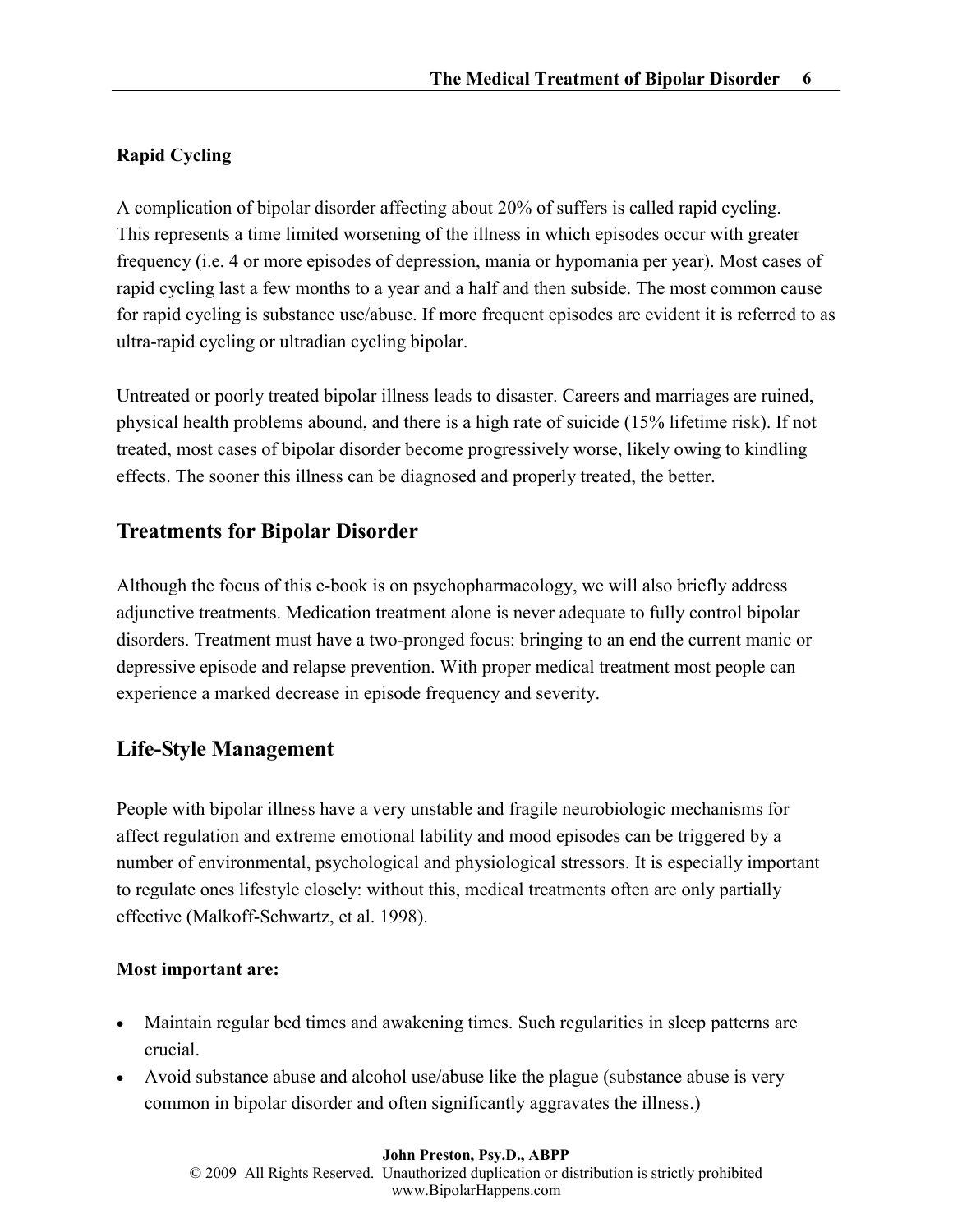- Avoid sleep deprivation, shift work and crossing time zones.
- Avoid or greatly minimize caffeine use since it can significantly disrupt the quality of sleep.
- Keep the amount of bright light exposure (e.g. sunlight) and the amount of physical exercise stable year round.

#### Medication Treatments: General Considerations General references:

- Goodwin, F.K. and Jamison, K.R. (2007) Manic-Depressive Illness. Second edition. Oxford: Oxford University Press
- Ketter, T.A. (2005) Advances in the Treatment of Bipolar Disorder. American Psychiatric Publishing, Washington, D.C.
- Preston, O'Neal and Talaga (2008) Handbook of Clinical Psychopharmacology for Therapists. New Harbinger Publishers, Oakland
- World Health Organization: International Psychopharmacology Algorithm Project: www.IPAP .org

The choice of medications used to treat bipolar disorder depends on the mood state the patient is currently experiencing (i.e. whether it is mania or depression). In addition, the medication choice always must take into consideration the ultimate goal of preventing recurrences (i.e. maintenance treatment). Currently there are eleven medications that are approved by the Food and Drug Administration (FDA) for the treatment of bipolar disorder: Lithium, Thorazine, Depakote, Lamictal, Symbyax, Risperdal, Seroquel, Abilify, Geodon, Equetro, and Zyprexa. However, a number of other highly effective drugs are in common use. The use of medications not approved by FDA for the treatment of certain conditions is referred to as "off label use"... and it must be emphasized that off label use of medications is very common practice in every branch of medicine.

Recent surveys reveal that in the United States only 30% of people being treated for bipolar disorder are taking just a single drug (i.e. mono-therapy); thus, this is the exception and not the rule. On average, most people being treated are taking 3 or 4 medications simultaneously. The reason for this is simple: medication combinations are often clearly superior to mono-therapy for most people suffering from bipolar disorder.

All medications have side effects and unfortunately the drugs used to treat bipolar disorder are known to produce significant side effects for the majority of people being treated. Poor compliance is seen in at least 50% of those treated and the primary reason for such poor compliance is a difficulty with long-term tolerability. Side effects, at times are mild and easy to

John Preston, Psy.D., ABPP © 2009 All Rights Reserved. Unauthorized duplication or distribution is strictly prohibited www.BipolarHappens.com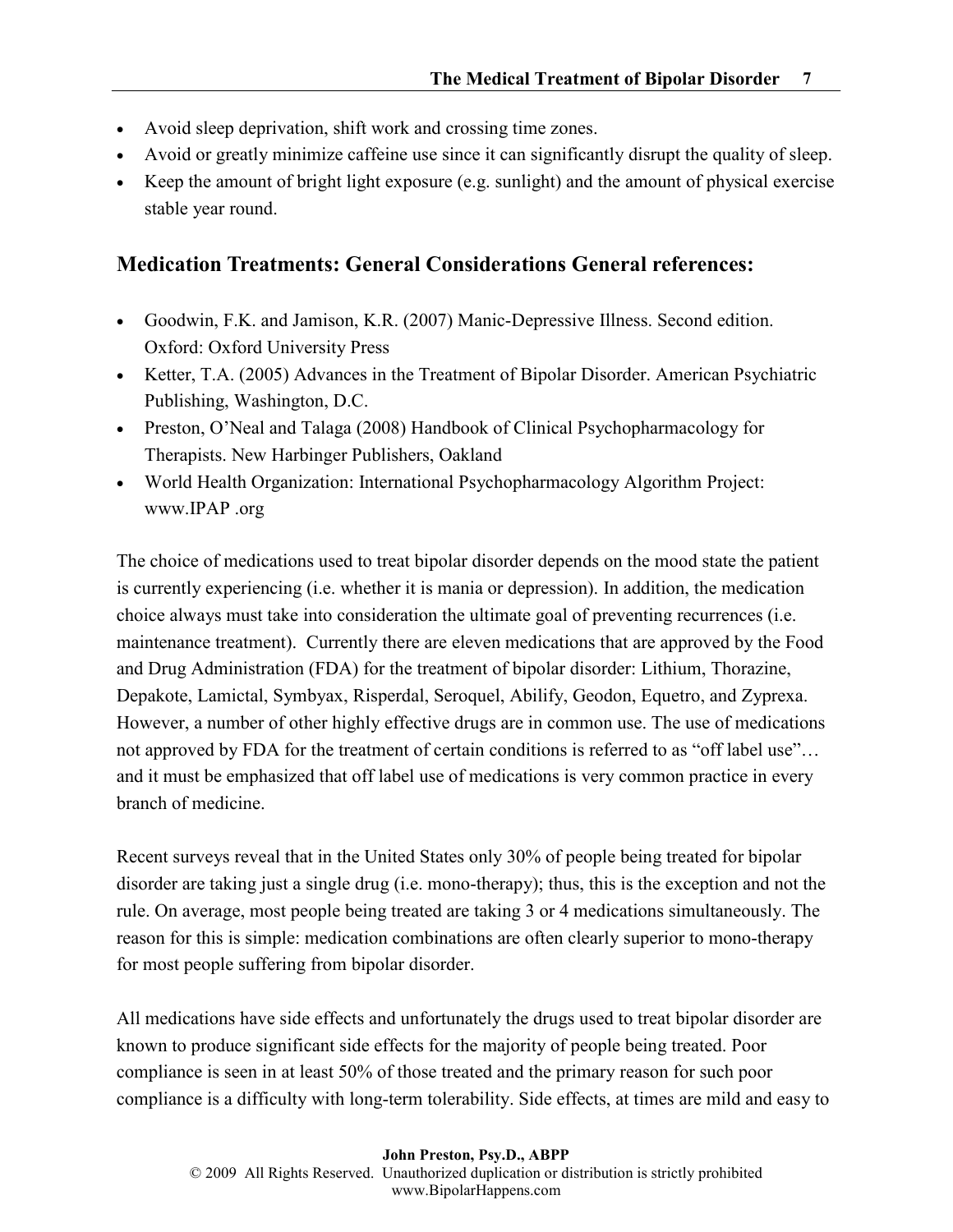tolerate. But often they are more noticeable and in rare instances they can be dangerous. In every single case, once the current mood episode has subsided, people with bipolar disorder must continue to take certain medications to help prevent or reduce the likelihood of recurrence. This is absolutely essential! However, some estimates suggest that as many as 90% of people who start medical treatment for bipolar disorder will recover from their first episode, but within weeks or several months, will stop taking the medications (against medical advice). The most common reasons for doing so are understandable:

#### 1. Patients are plagued by unpleasant side effects and/or

2. They conclude that the episode they experienced is not really bipolar disorder, but was just a single episode and that there will not be recurrences.

This conclusion is borne of hopefulness that this is not really going to be a recurring illness (Pope and Scott, 2003). These reasons for discontinuing the medication are entirely understandable, but they almost invariably lead to the emergence of another episode (this may occur within a few months following the initial episode, but more commonly occurs several years later). Somewhat better compliance rates (i.e. 50% noted above) are seen after two or more episodes when it becomes increasingly clear that mood swings are, in fact, recurrent.

For many patients, taking medications when you feel well is counter-intuitive. However, the picture is clear that bipolar disorder is almost always recurring, and over a period of time there is a tendency for episodes to become increasingly severe and harder to treat. There is also research that reveals that untreated or poorly treated bipolar illness can ultimately result in lasting damage to the nervous system.

During mood episodes there are often toxic levels of certain neurotransmitters (e.g. glutamate) and stress hormones (e.g. cortisol) that are released that can damage nerve cells. Fortunately, studies also reveal that on-going treatment with some bipolar medications may prevent this from happening (Dreven, et al. 2002). In a very real sense, some of these drugs (e.g. lithium and Depakote) appear to be "neuro-protective."

Many side effects can be managed by dosage adjustments or by switching to other medications. This is one reason that most times people will need to go through systematic trials on a variety of medications to determine which ones are the most effective and also which drugs are best tolerated for any given individual. Every effort should be made to find the right medication or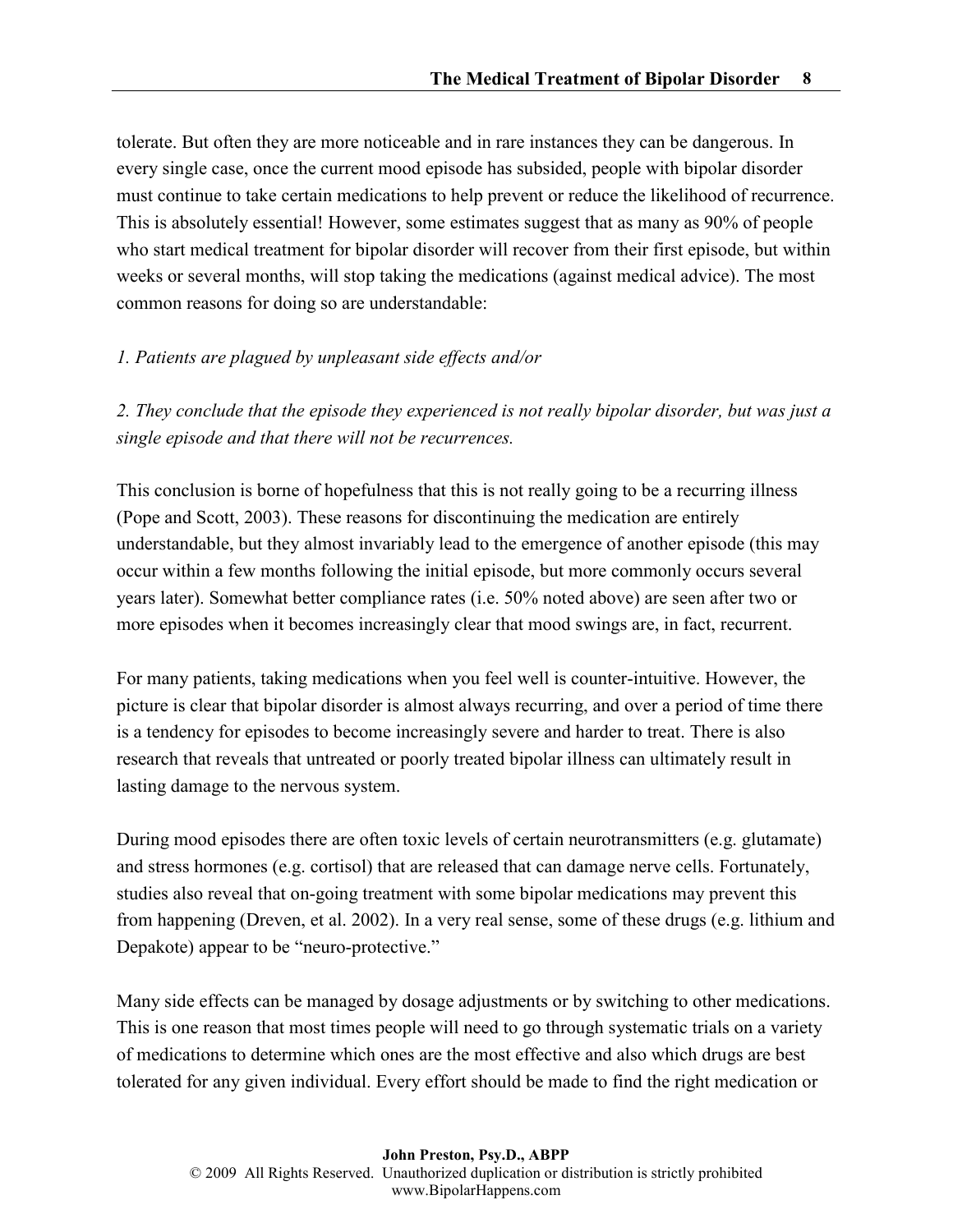medication combinations in an attempt to minimize side effects. And this is often something that can be accomplished. However, it is often the case that it takes a year of trials on various medications to finally discover the specific medication or medication combinations that will be effective and that will be best tolerated.

This is the rule and not the exception. It is very important for patients to not feel too discouraged if the first medications used are less than optimally effective or that they have problematic side effects.. A sign of a competent and compassionate psychiatrist is their willingness to be persistent in carrying out systematic medication trials until the best treatment is finally identified. Sometimes side effects can be minimized, however, many people end up having to find ways to tolerate some side effects. Obviously, this is not pleasant, but is ultimately necessary to reduce or eliminate severe mood swings. And unfortunately, a very small number of people are simply unable to tolerate any bipolar medications.

# Medication Treatments: What are Realistic Outcomes?

Bipolar disorder is like a number of other chronic medical conditions (such as diabetes, asthma, arthritis, etc.). It is not a condition that can be cured by currently available medications. However, the medications discussed below are effective in relieving many of the more serious symptoms of bipolar illness and often can reduce the frequency of mood episodes for most people, if patients receive appropriate treatment and stick with it. Good news and not so good news: with aggressive, appropriate, and on-going medication treatment, and if the treatment is started during the first or second mood episode, about 30% of people will not experience major recurrences (Bowden and Singh, 2005). That is, in about one out of five people the medications are successful in preventing relapses (please note: if the first appropriate medical treatments begin after the second episode, typically treatment becomes somewhat more challenging and the outcomes are not quite as robust). However, for the majority of other people receiving treatment, the recurrence rates for severe episodes can be reduced by about 75% and hospitalizations can often be avoided. Subsequent episodes that do occur tend to be mild depressions and hypomanias (Gitlin, 2002). This all assumes adequate compliance with medication treatment.

Medication treatments are far from perfect, but it is the kind of effectiveness that can substantially reduce suffering, keep families together, avoid catastrophes, and save lives.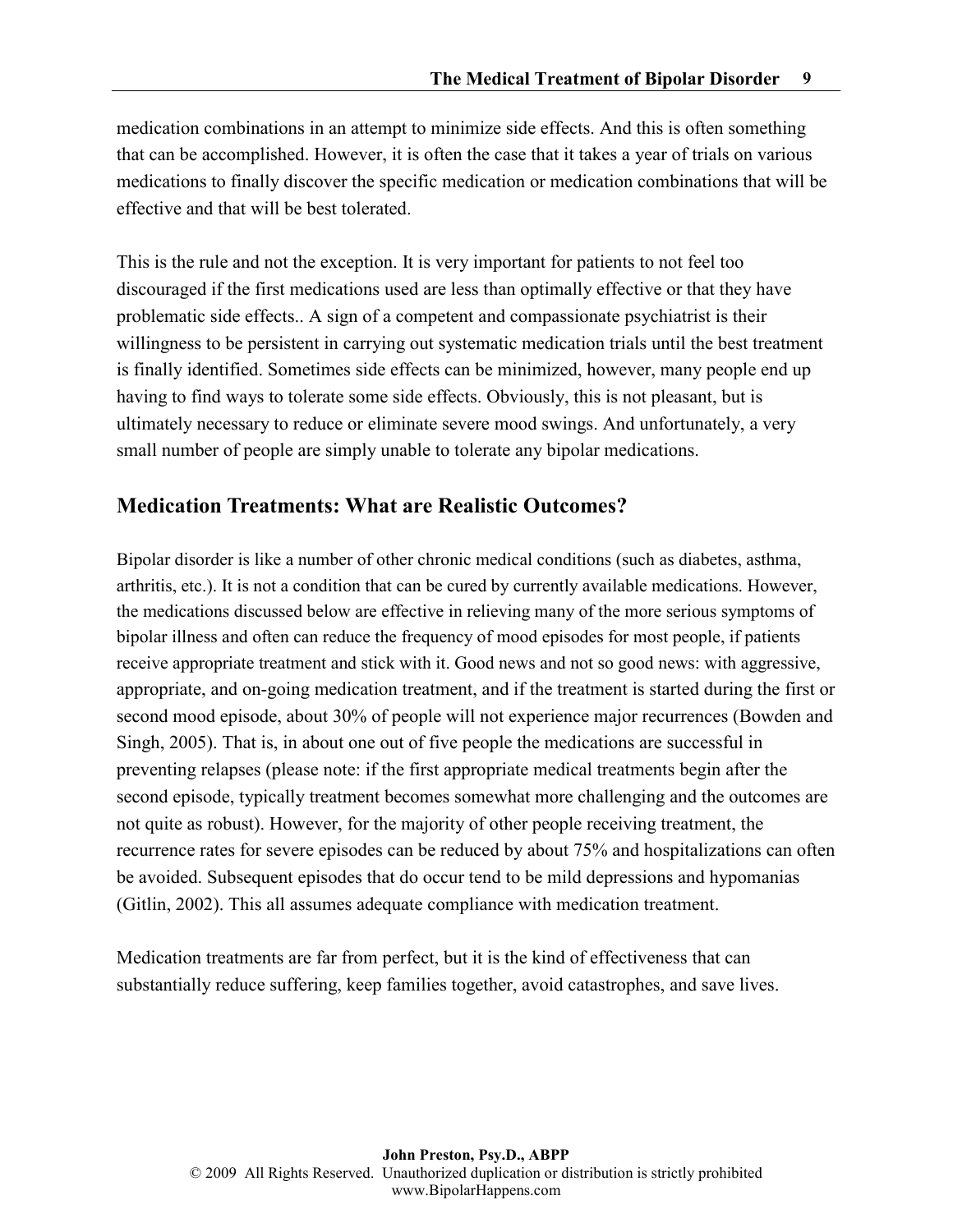# Bipolar Medications

There are six major classes of psychiatric medications that have been found to be effective in treating various symptoms of bipolar disorder. Generic and brand names (registered trademarks) and typical adult daily doses are listed below. (note: this information is for general reference and should not be used as a guide for prescribing. Prescribers must see the PDR or drug package insert for specific information on dosing and contraindications).

| Lithium:                                                                                         | Eskalith, Lithonate | $600 - 2400$ mg |  |  |
|--------------------------------------------------------------------------------------------------|---------------------|-----------------|--|--|
| Therapeutic blood levels:<br>Acute mania: 0.8-1.2<br>Maintenance and Relapse prevention: 0.6-0.8 |                     |                 |  |  |
| <b>Anticonvulsants:</b>                                                                          |                     |                 |  |  |
| Divalproex                                                                                       | Depakote            | 750-1500 mg     |  |  |
| Carbamazepine                                                                                    | Tegretol            | $600-1600$ mg   |  |  |
|                                                                                                  | Equetro             |                 |  |  |
| Oxcarbazepine                                                                                    | Trileptal           | 1200-2400 mg    |  |  |
| Lamotrigine                                                                                      | Lamictal            | $50-500$ mg     |  |  |
| Topiramate                                                                                       | Topamax             | $50-300$ mg     |  |  |

#### Anticonvulsant: Therapeutic blood levels

Depakote blood levels: 50-125 mcg/ml Tegretol blood levels: 4-12 mcg/ml Trileptal blood levels: not yet established Lamictal blood levels: not necessary to monitor Topamax blood levels: not yet established

Atypical Antipsychotics: the name commonly used for a class of newly developed antipsychotic medications that treat psychotic symptoms and as well as anti-manic effects as well.

| Olanzapine  | Zyprexa   | $5-20$ mg   |
|-------------|-----------|-------------|
| Risperidone | Risperdal | $4-10$ mg   |
| Ziprasidone | Geodon    | $60-160$ mg |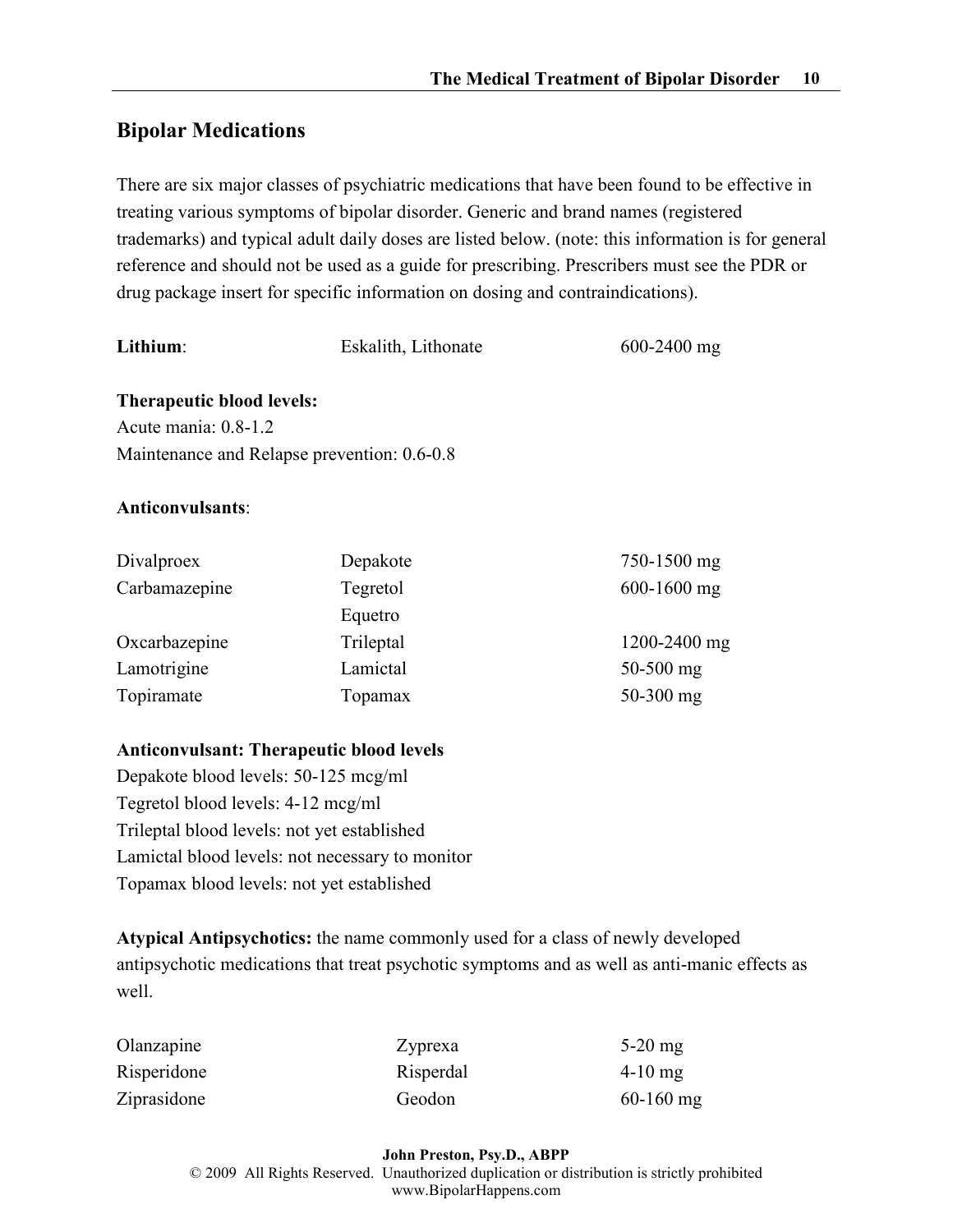| Antipsychotics contd                                       |                  |                             |
|------------------------------------------------------------|------------------|-----------------------------|
| Aripiprazole                                               | Abilify          | $15-30$ mg.                 |
| Quetiapine                                                 | Seroquel         | 150-400 mg (sometimes       |
|                                                            |                  | used in doses up to 750 mg) |
| iloperidone                                                | Fanapt           | 12-24 mg                    |
| Seroquel has antidepressant effects in bipolar depression. |                  |                             |
|                                                            |                  |                             |
| <b>Antidepressants:</b>                                    |                  |                             |
| Fluoxetine                                                 | Prozac, Sarafem  | $10-80$ mg                  |
| <b>Bupropion</b>                                           | Wellbutrin       | $50-400$ mg                 |
| Sertraline                                                 | Zoloft           | $50-200$ mg                 |
| Paroxetine                                                 | Paxil            | $20-50$ mg                  |
| Venlafaxine                                                | Effexor          | 75-350 mg                   |
| Nefazodone                                                 | Serzone          | $100 - 500$ mg              |
| Mirtazapine                                                | Remeron          | $15-45$ mg                  |
| Citalopram                                                 | Celexa           | $10-60$ mg                  |
| Escitalopram                                               | Lexapro          | $5-20$ mg                   |
| Duloxetine                                                 | Cymbalta         | $20-80$ mg                  |
| Atomoxetine                                                | <b>Strattera</b> | $60-180$ mg                 |
| Olanzapine-fluoxetine combination                          | Symbyax          |                             |

Symbyax not a class in itself, but rather a combination drug (antipsychotic and antidepressant) FDA approved for the treatment of bipolar depression.

#### Calcium Channel Blockers

Verapamil Calan, Isoptin 360-480 mg

# Benzodiazepines: also referred to as minor tranquilizers or anti-anxiety drugs.

| Diazepam   | Valium   | $4-30$ mg    |
|------------|----------|--------------|
| Clonazepam | Klonopin | $0.5 - 2$ mg |
| Lorazepam  | Ativan   | $2-6$ mg     |
| Alprazolam | Xanax    | $1-4$ mg     |

#### Benzodiazepine Sleeping Pills:

| Temazepam | Restoril | $15-30$ mg      |
|-----------|----------|-----------------|
| Triazolam | Halcion  | $0.25 - 0.5$ mg |
| Zolpidem  | Ambien   | $5-10$ mg       |
| Zaleplon  | Sonata   | $5-10$ mg       |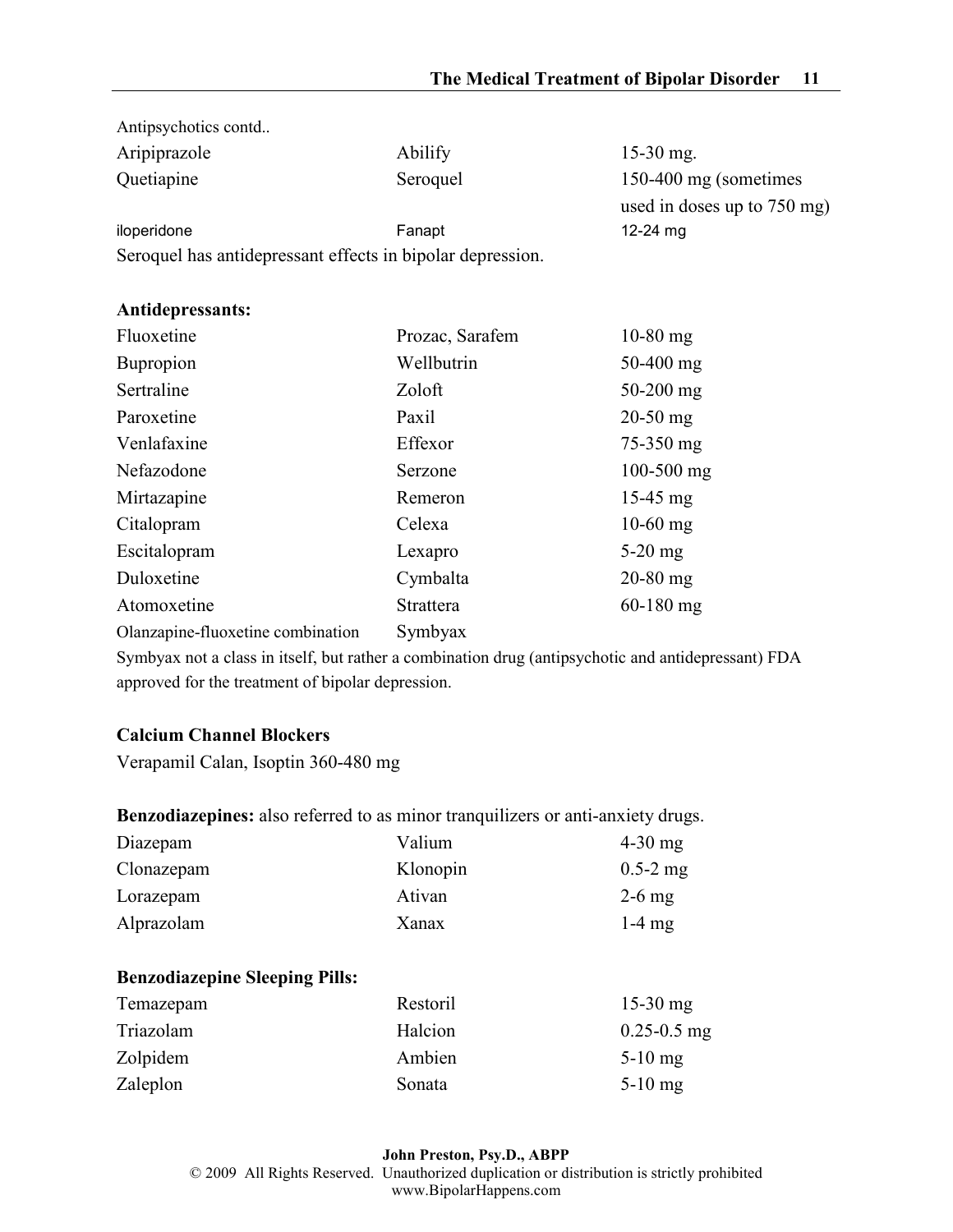The following two sleeping medications are non-benzodiazepines and appear to not be habit forming.

| Eszopiclone | Lunesta | $1-3$ mg  |
|-------------|---------|-----------|
| Ramelteon   | Rozerem | $4-16$ mg |

In addition there are a number of other medications that are occasionally used, including some experimental drugs (e.g. Omega-3 fatty acids) and over-the-counter products (St. John's Wort and SAMe). This monograph will provide a brief overview of standard treatment guidelines that have been developed primarily by the American Psychiatric Association (Hirschfeld, et al., 2002) and also includes more updated material from the American Psychiatric Publishing company (Ketter, 2005).

# Targets for Medication Treatment

The following provides a brief overview of standard treatment guidelines that have been developed primarily by the American Psychiatric Association (Hirschfeld, et al., 2002) and also includes more updated material from the American Psychiatric Publishing company (Ketter, 2005) and Goodwin and Jamison (2007).

There are three primary goals in medication treatment of bipolar disorder: 1) dealing with potentially dangerous emergency issues (e.g. extremely severe agitation or suicidal impulses), 2) resolving the current episode (whether mania or depression), and 3) relapse prevention. The choice of medications used will always be influenced by these goals. In addition, the medication choice will also be dictated by the need to minimize side effects.

#### Getting Started with Medication Treatment

Emergency Medication Treatments and Laboratory Tests: Sometimes there is a need for emergency treatment; for example if a person is experiencing a sudden onset of severe manic agitation (which may include extreme restlessness, impulsivity, severely impaired judgment and/or aggression) or serious suicidal impulses during a depression. At such times acute medical treatment may be necessary.

When there is such a crisis hospitalization almost always is necessary. Emergency medical treatments for agitation include the use of either benzodiazepines (anti-anxiety tranquilizers, such as Ativan, Klonopin, and Valium) or antipsychotic medications (such as Zyprexa, Risperdal, Seroquel, or Haldol). These two classes of drugs are often very effective in rapidly

John Preston, Psy.D., ABPP © 2009 All Rights Reserved. Unauthorized duplication or distribution is strictly prohibited www.BipolarHappens.com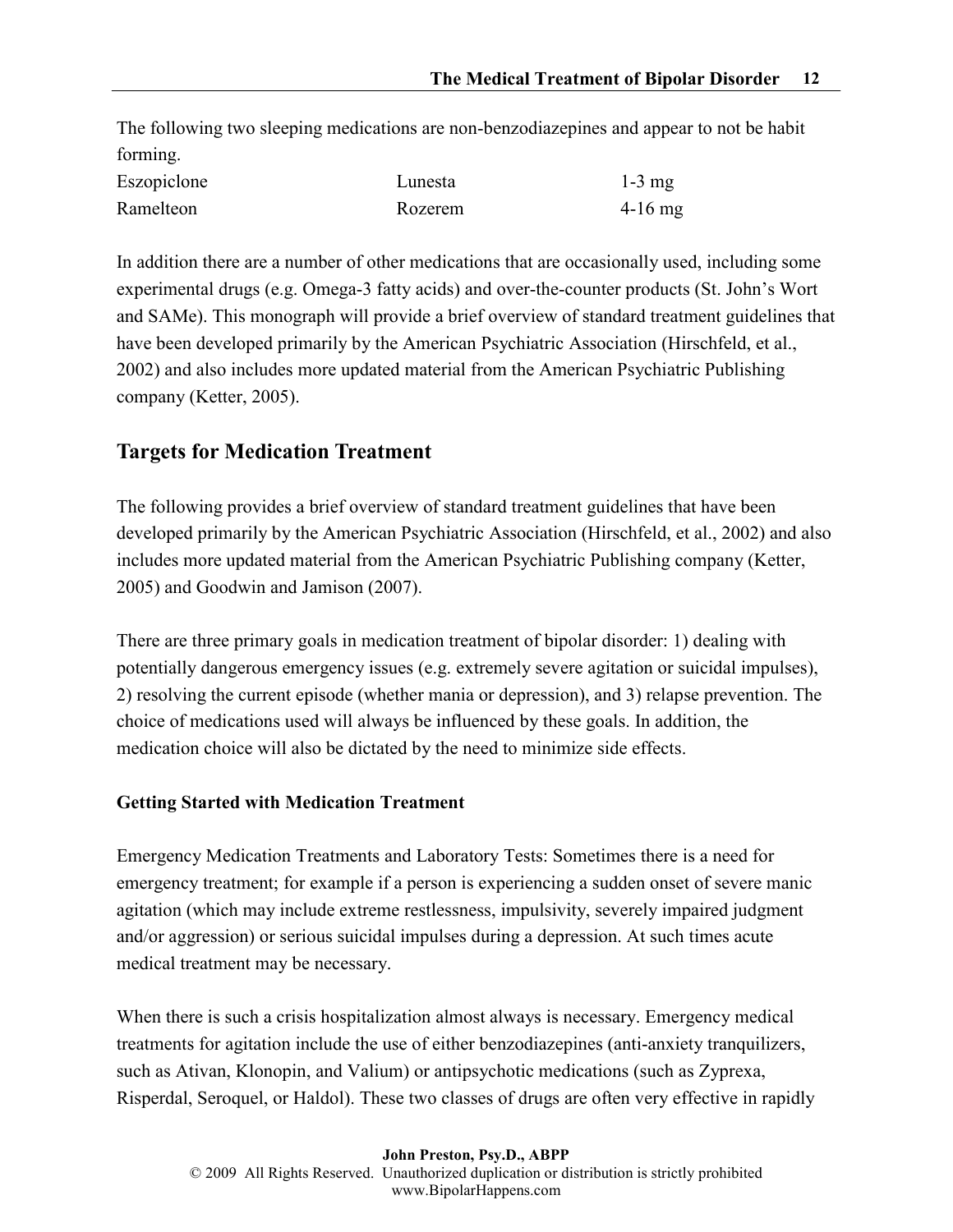reducing agitation. On occasion there is a need for emergency medical treatment for very severe depression (where there is either a grave suicide risk or refusal to eat accompanied by severe weight loss).

In such cases ECT (electro-convulsive therapy; "shock" treatments) can be successfully used. ECT is also very effective for the emergency treatment of severe mania.

If the situation is not extremely urgent, then it is commonplace to order some pre-treatment laboratory tests. This is done for two purposes. The first is to rule out the possibility that the mood symptoms may be caused by a primary medical illness (such as thyroid disease). The other reason has to do with the tendency for many of the bipolar medications to cause significant changes in a variety of bodily functions. Some bipolar medications are known to affect a broad range of organs and glands especially when they are taken for prolonged periods of time.

Thus typically, pre-treatment labs include measures of cardiac, kidney, liver and thyroid functioning as well as a complete blood count. Laboratory monitoring of blood levels of certain medications may also be required. This is routinely done for the following mood stabilizing medications: lithium, Tegretol, Equetro (a long-acting version of carbamazepine), Trileptal, and Depakote.

#### Treatment Guidelines: Mania

Several classes of psychiatric medications have been found to be effective in treating acute manic episodes:

#### - Lithium

#### - Anticonvulsants:

Depakote, Tegretol, Equetro, Trileptal, Topamax

#### - Antipsychotic medications:

Zyprexa, Risperdal, Abilify, Geodon, Seroquel, Invega, Fanapt, Haldol (the last of these is an older generation antipsychotic that is still sometimes used)

#### - Calcium Channel Blockers:

Verapamil (generally only used for treating mania in pregnant women because it is the safest mood stabilizer for use during pregnancy)

- Benzodiazepines (minor tranquilizers):

Benzodiazepines and antipsychotic medications are given initially to reduce agitation, which

#### John Preston, Psy.D., ABPP

© 2009 All Rights Reserved. Unauthorized duplication or distribution is strictly prohibited www.BipolarHappens.com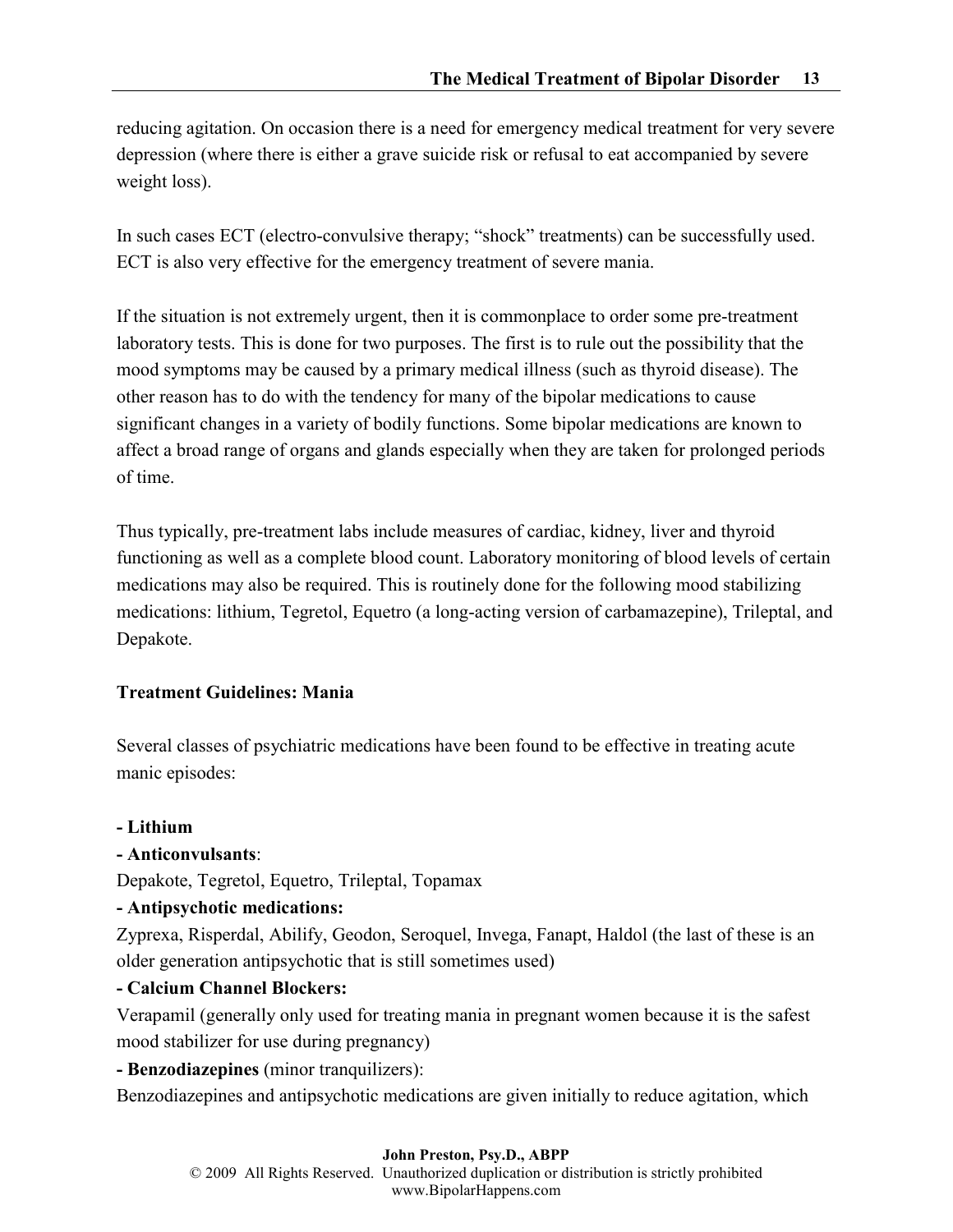can often be achieved within a few hours (note: for reasons that are not well understood, the tranquilizer, Xanax can sometimes aggravate mania, and thus is generally not used to treat acute mania).

The anti-manic medications (e.g. lithium and anticonvulsants) typically require 7-10 days of treatment before you see an onset of action and symptom reduction. Once symptoms begin to be reduced, continued treatment for several weeks will often be necessary to eliminate acute manic symptoms. As noted earlier, most people will ultimately be treated with 3 or 4 medications simultaneously to achieve the best outcomes.

#### There are three stages in the medical treatment of mania

1. Reduce extreme agitation (the goal is to get agitation under control within a few hours). Severe agitation can be dangerous to the patient as well as to others around them and this must be addressed as soon as possible.

2. Reduce core manic symptoms such as restlessness, sleeplessness, rapid speech, flight of ideas, paranoid ideas, impaired judgment, etc.

3. Begin treatment for relapse prevention.

Stage One: As mentioned above, antipsychotic medications and benzodiazepines are the best medications for treating acute agitation; they quickly produce substantial sedation, calming, or sleep. It is important to note that although antipsychotic medications do successfully treat psychotic symptoms (such as hallucinations) the more recently developed drugs (i.e., atypical antipsychotics) have been found to be effective medications used to treat mania. Most antimanic medications require the 7-10 day period of time before symptom reduction, but with one notable exception: the anticonvulsant, Depakote, when given in large doses, can begin to show anti-manic effects in about 4 days.

Once severe agitation has subsided, often benzodiazepines are gradually reduced and then within a few days are discontinued. This may also be true for antipsychotic medications. However, there are times when antipsychotic drugs may continue to be used for a more prolonged period of time. During stage one of treatment, as mentioned above, a number of lab tests are often done to monitor the early effects of the drugs.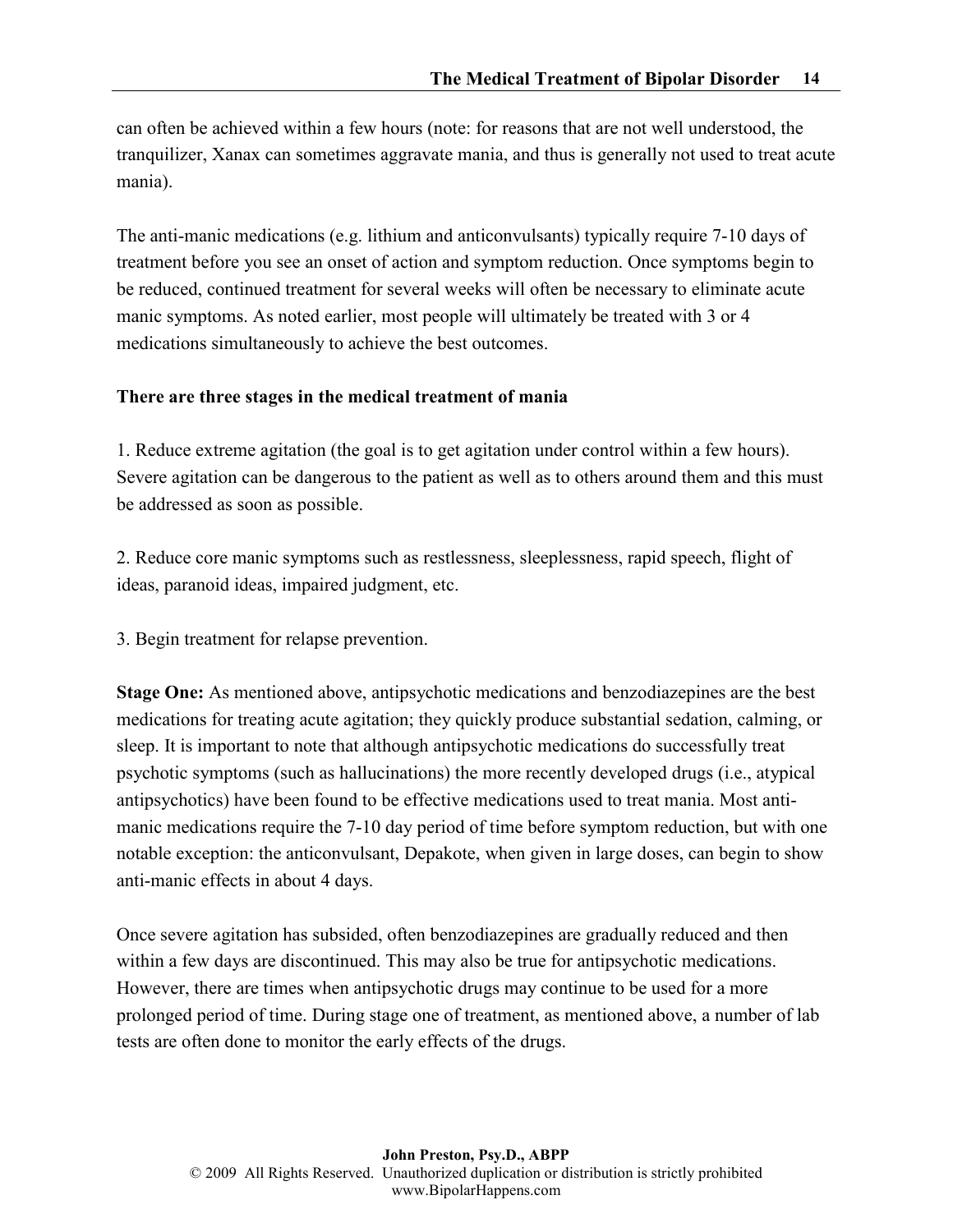Stage Two: The choice of medications used to treat core symptoms of mania is important and often complex. As noted above, there are several different types of mania and a considerable amount of research has been done to discover which medications are best suited for treating particular subtypes of mania. Dozens of large-scale research studies have been conducted in recent years and specific treatment guidelines have been developed that are very useful in helping physicians to decide on initial medication choices (see below). However, the fact is that each person will have a number of factors unique to them that will influence the choice of medications, such as age, gender, body weight, history of allergies to medications, liver metabolism rate, the presence or absence of other medical conditions and other medicines being used to treat such conditions. Patients must anticipate that it is extremely common for psychiatrists to make initial medication choices, begin treatment and then during the following weeks or months make what are often frequent changes in the doses or medications prescribed. There is an important reason for emphasizing this. Many times people being treated for bipolar illness or their family members become worried as they begin to encounter side effects, or they must go through what seems like an endless number of lab tests or changes in medications or medication doses. Many people become concerned that these medication changes suggest that their doctor may not be competent or that their case of bipolar is especially treatment-resistant. This then can lead to discouragement and feelings of pessimism. Here is the truth: the pathway to recovery and good outcomes, more often than not, is complicated.

The rule, not the exception is that people will be tried on several if not many medications in the search for the right drug or medication combinations. It is so important to help patients understand this and not conclude that the frequent changes in medications are necessarily a reason for concern.

The fact is that bipolar disorder is challenging to treat and often requires a considerable amount of time systematically trying various medications before the right medications combinations are found.

"Classic Mania" (with euphoria, expansiveness, up-beat mood, irritability, etc.) has been found to respond best to treatment with lithium or Depakote (other anticonvulsants or atypical antipsychotic medications often can treat classic mania, but in head-to-head comparisons, lithium and Depakote appear to be the best first-line medications for this type of mania). Generally during stage two of treatment, especially if this is a person's first episode of mania, just one of these medications will be prescribed. Assuming that the medication is tolerated (i.e. that side effects are mild or manageable) treatment will continue for a period of several weeks. As mentioned earlier, 70% of people being treated for bipolar disorder ultimately must take two

John Preston, Psy.D., ABPP © 2009 All Rights Reserved. Unauthorized duplication or distribution is strictly prohibited www.BipolarHappens.com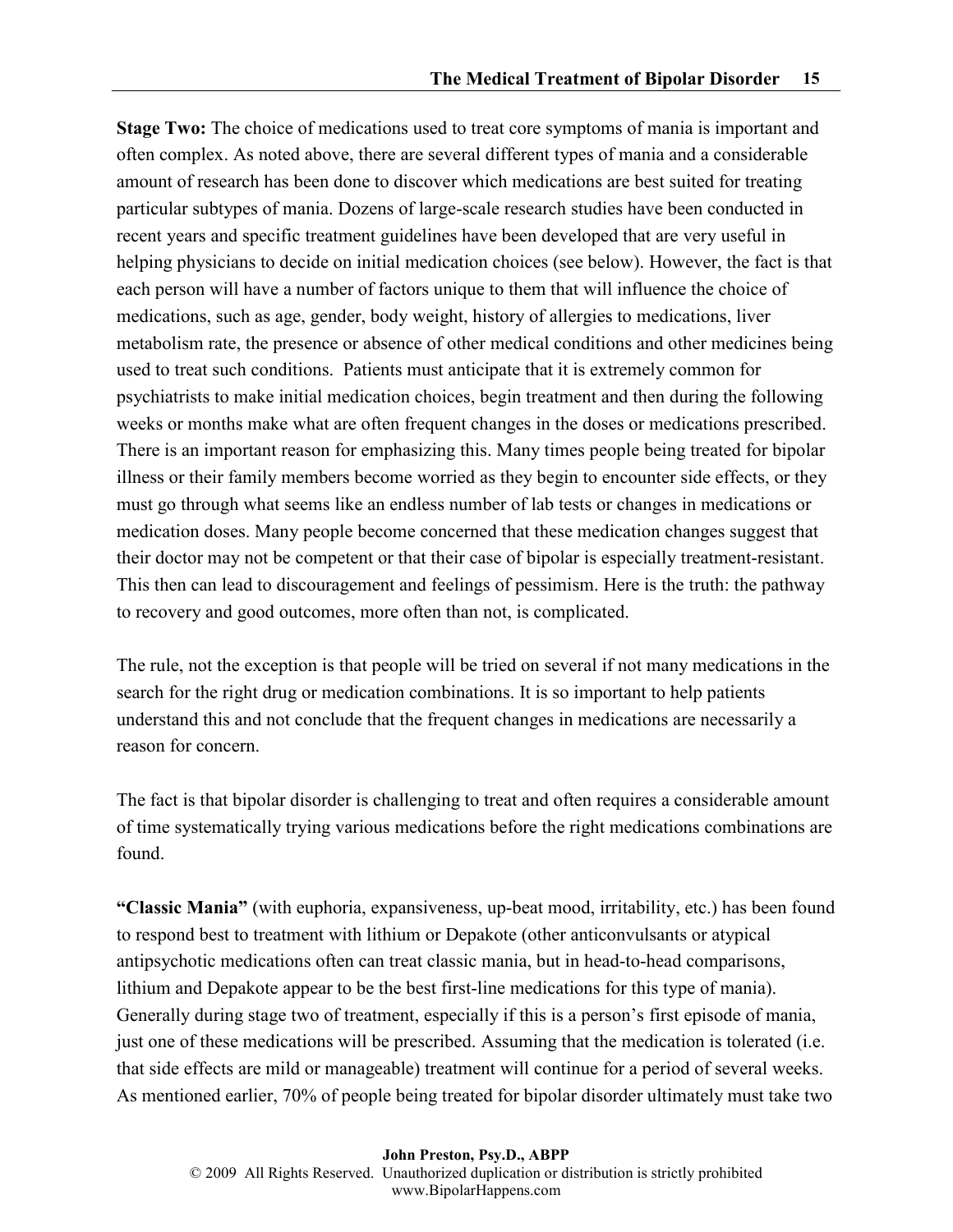or more medications at the same time to adequately treat mania. Thus it is possible that the one medicine initially prescribed may be tolerated and may eventually be effective. Decisions to increase the dose or to change or add another medication in the ensuing weeks will depend on tolerability, effectiveness, and co-morbidity. Since there are always possible drug-drug interactions, then generally the recommended approach is to first optimize treatment with one medication (which means to progressively increase the dose while always being watchful for the emergence of side effects). What is hoped for is that the first signs of symptomatic change will occur during the first 7-10 days and that symptomatic improvement will continue to unfold over the next few weeks. Just how long it takes to fully resolve a manic episode varies from one individual to another.

Should side effects be significant, typically there will be either a dosage adjustment or possibly a change to another medication. If side effects are mild to moderate and tolerable, but there is only partial improvement in symptoms after several weeks of treatment, then a decision will be made to either change to a different medication or to add another medication (the addition of medications is commonly referred to as augmentation). Medications typically used for augmentation include anticonvulsants and/or antipsychotic medications.

Dysphoric or Mixed Mania: (agitation, decreased need for sleep, rapid speech, feelings of despair, hopelessness, etc.). There is some controversy regarding the treatment of dysphoric mania. However, most experts agree that the best first-line medication is Depakote. Many people experiencing dysphoric mania do have positive responses to lithium as a mono-therapy. The use of just one medication again, initially is the typical strategy and again, before adding or changing medications, the drug used will be optimized. As in the treatment of classic mania, we are looking for the first signs of improvement within the first 7-10 days. If after several weeks of treatment and if increased doses of the medication yield only partial symptomatic improvement then augmentation can be used. Often the first augmentation strategy is to combine Depakote and lithium. If other medications are required then the addition of the following are commonly prescribed: anticonvulsants: Tegretol, Topamax, or Trileptal. The anticonvulsant, Neurontin has been found to be relatively ineffective as a mono-therapy, but it is often used as an augmenting agent, especially helpful in reducing anxiety (60-90% of bipolar patients have comorbid anxiety disorders). Other choices include atypical antipsychotics.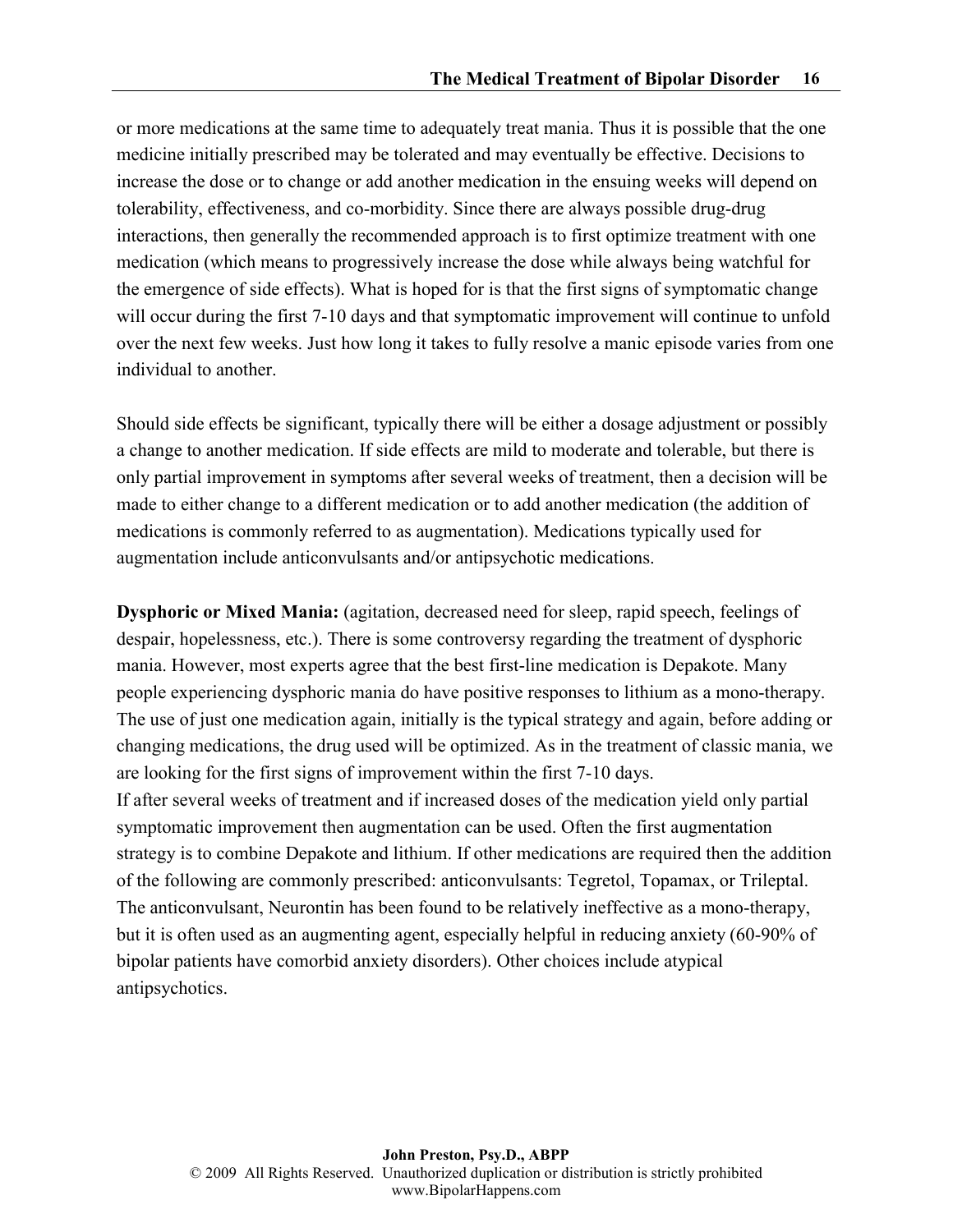#### Childhood Onset Bipolar Disorder

The treatment of childhood-onset bipolar disorder is beyond the scope of this monograph, however a few brief comments will be made. When mania occurs in pre-pubertal children, it almost always presents as a form of dysphoric mania with rapid cycling and marked irritability. With adults the general strategy is to begin treatment with one mood stabilizer and only later add additional medicines if they are needed. This is done with the intention of avoiding unnecessary side effects that occur when multiple drugs are prescribed. Obviously there are compelling reasons for wanting to minimize side effects in children, as well.

However, preliminary research has rather strongly indicated that most children suffering from mania ultimately end up requiring two or more anti-manic agents (this is often necessary to effectively eliminate manic symptoms). Thus there currently is a trend to begin treatment with children using two mood stabilizers (often this combination is Depakote and lithium). It is generally felt that the much higher success rate with two mood stabilizers outweighs the added side effects of using two drugs. Also, it is felt that the earlier you can put a lid on mania and arrest its development, the better…to do so matters not only regarding the current episode but may also have a positive effect on reducing the severity of future episodes.

#### Rapid Cycling

As mentioned above, rapid cycling generally is a period of time lasting anywhere from a few weeks to a year or year and a half where there is a significant increase in the frequency (and often) severity of mood episodes. In only about 2% of people is rapid cycling continuous for very prolonged periods of time. Three factors account for the majority of cases of rapid cycling: substance abuse (including alcohol), the use of certain prescription medications (e.g. antidepressants, steroids, stimulants), or disorders of the thyroid gland. Thus it is very important to determine whether or not any of these factors are present and take appropriate action to ameliorate them. Note that in 1960 20% of bipolar patients had co-morbid substance abuse, while currently the rate is 60-70%. In addition, rates of rapid cycling have doubled during the past 15 years. Thus a careful evaluation of possible unreported substance abuse is critical in the assessment of patients with rapid cycling bipolar disorder.

Beyond this, special attention must be taken to stabilize the patient's lifestyle, especially making sure that there is regularity to ones sleep patterns and making every attempt to reduce or avoid sleep deprivation(e.g. establishing regular bed and awakening times, completely avoiding sleep destroying substances such as caffeine, alcohol and decongestants, no pulling all-nighters cramming for exams or late night partying).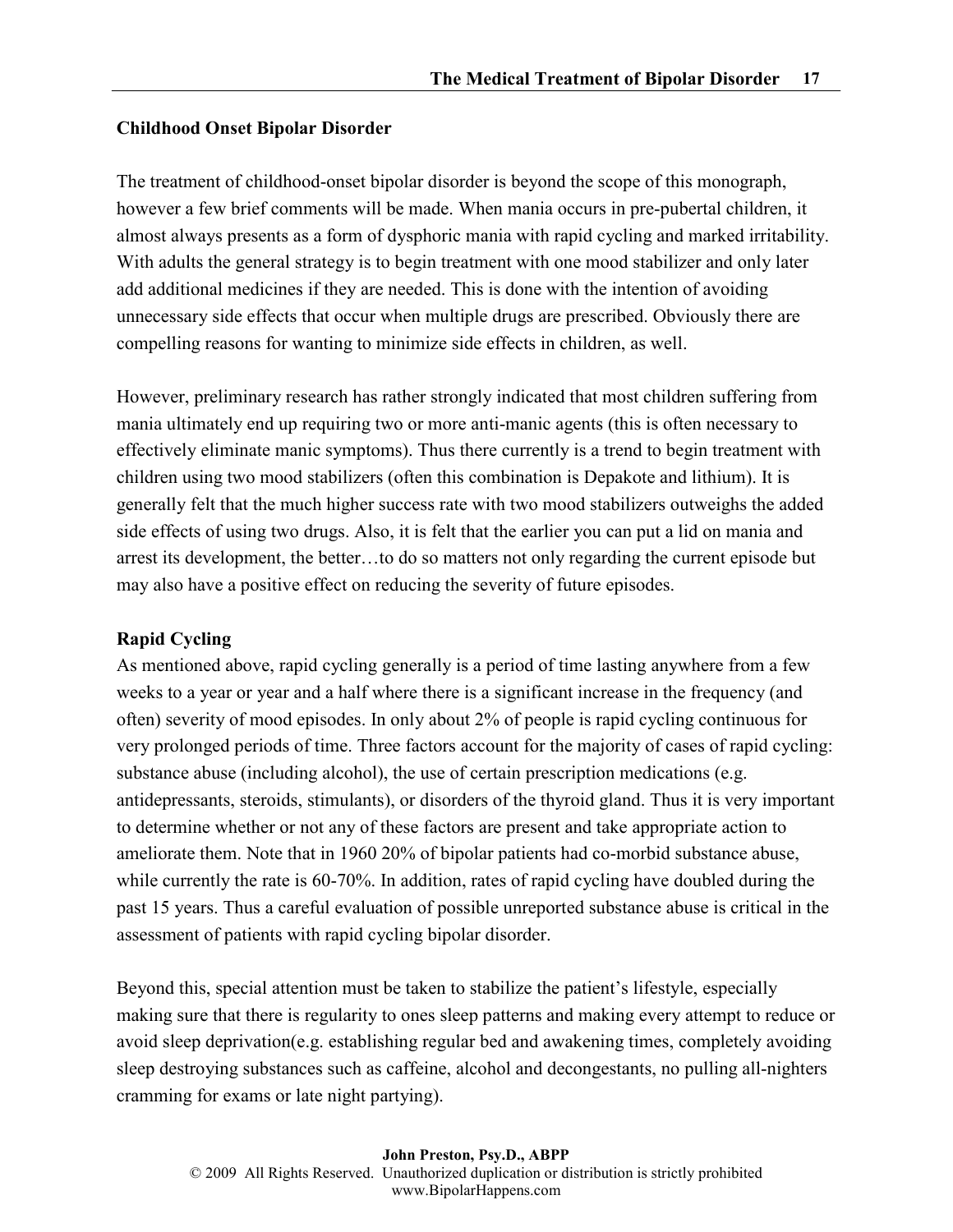Beyond these strategies, the following medication strategies have been found to be helpful. Preferred mood stabilizers include: Depakote, Tegretol, and Lamictal (of these medications Lamictal has the best research support for the treatment of rapid cycling). Atypical antipsychotic medications are frequently also prescribed. An experimental treatment that has been found to be helpful for some people is the use of omega-3 fatty acids as an add-on treatment (this is an over-the-counter dietary supplement that has some research support in the treatment of bipolar disorder. Discussed below). Finally, the most common mood symptoms seen in rapid cycling are depression or a combination of depression and irritability. However, antidepressants can, unfortunately, contribute to cycle acceleration and rapid switches in mood. Thus the use of antidepressants in rapid cycling is risky and generally not indicated.

#### Treatment-Resistant Mania

For people that experience very severe mania that does not respond to more traditional treatments there are a number of options. The antipsychotic medication clozapine (brand name Clozaril) has been found to be effective in some cases of treatment resistant mania. This drug has antipsychotic effects (e.g. for treating hallucinations, delusions, etc.). It also is proving to be effective for treating not only mania but also for relapse prevention. Unfortunately Clozaril is plagued by numerous, significant side effects, some of which are potentially dangerous. ECT (electro-convulsive therapy) is a safe and highly effective treatment for severe mania.

Stage Three: Relapse prevention Once the current manic episode is completely controlled it is common practice to continue medications, even though there are no obvious symptoms. This is necessary because it is clear that once symptoms subside, if one discontinues then, the acute relapse rate can be as high as 85%.

Typically episodes reoccur on average every 18-24 months (with no treatment or inadequate treatment), although there is a good deal of variability in the frequency of episodes. Thus once a person is stabilized, for a period of several months, typically, medication treatment is continued and often at the same doses used during treatment of the acute phase of the episode. This phase of treatment appropriately is called continuation treatment. After several months, assuming there have been no "breakthrough" symptoms, then the next stage of treatment, maintenance treatment begins. Here the focus of treatment is on the prevention of recurrent episodes. Often if a person has been receiving lithium, the dose is gradually reduced (which often results in fewer side effects).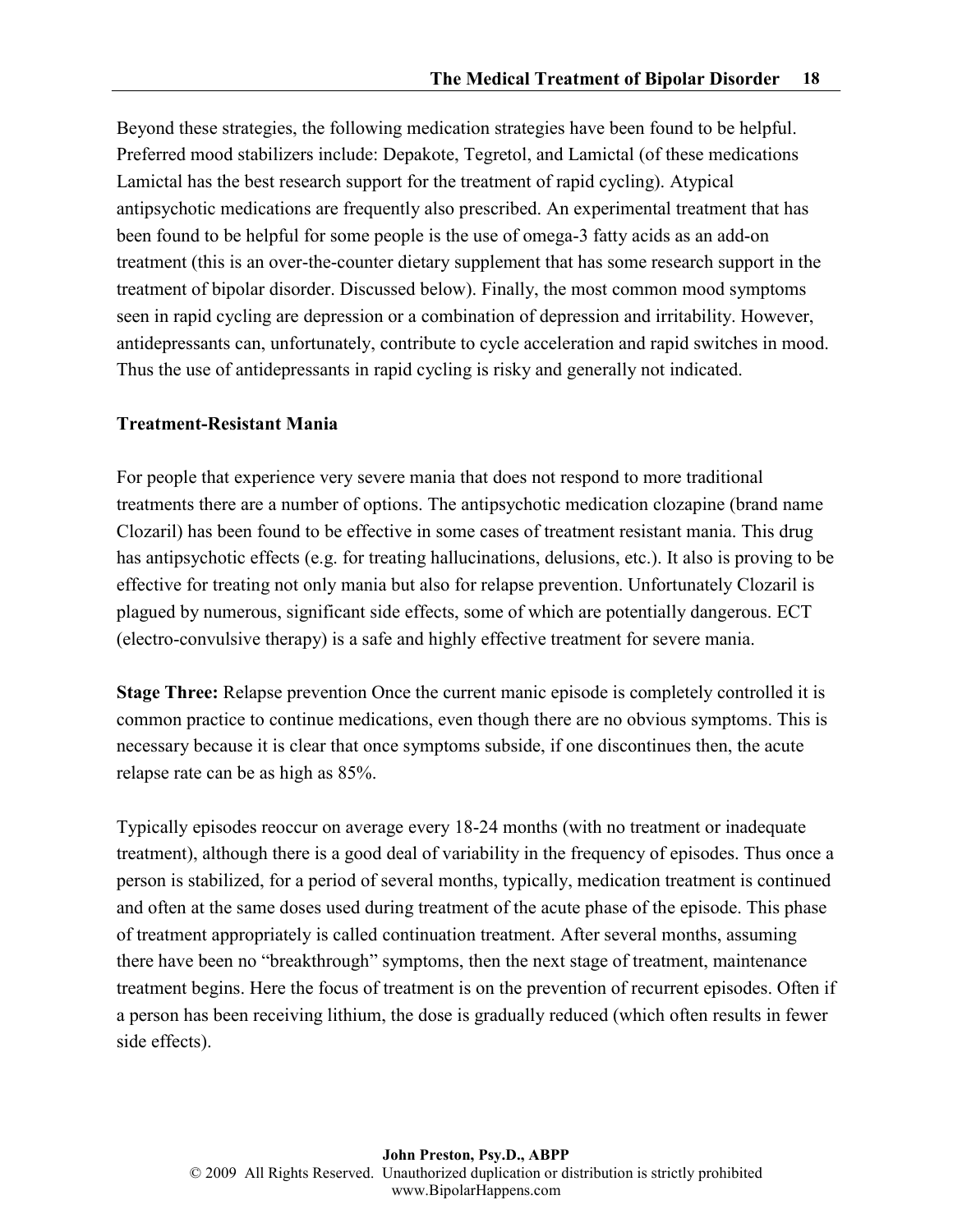The doses of other medications may also be reduced, however such a decision is highly individual and is influenced by a number of factors including a person's clinical history and the presence of particular side effects.

In general, the medications used to treat mania are considered to be very effective for most people experiencing a manic episode (Note: this is true for bipolar mania seen in patients who have a late adolescent or adult-onset illness. Mania in pre-pubertal children is significantly more difficult to treat). However the more long-term goal of preventing recurrences is more challenging. Despite the fact that there have been decades of experience in treating bipolar illness, there are no good long-term studies on relapse prevention (the longest studies available only extent to about a year).

Yet this is a life-long illness and all experts agree that life-long treatment is required. It is important to know that most medications used to treat bipolar disorder do have side effects that may emerge with very long-term use. Thus necessitating periodic lab tests to monitor blood levels of the medication and various glands and organ system functioning. What is clear is that failure to treat (or to adequately treat) bipolar disorder almost always leads to disasters.

The medications for which the best data exist for long-term maintenance treatment are the following: lithium (the best data), Lamictal (for recurring episodes of depression), and Zyprexa (for recurring episodes of mania). Most people on maintenance treatment will continue to take several medications. However, longer-term treatments generally do not include treatment with benzodiazepines or antidepressants.

#### Treatment Guidelines: Bipolar Depression

Several classes of psychiatric medications are often used to treat bipolar depression: Lithium (must have blood levels of at least 0.8) Symbyax (a combination of Zyprexa and Prozac…FDA approved to treat bipolar depression) Lamictal: the only anticonvulsant used to treat bipolar depression Two atypical antipsychotic medications have antidepressant properties: Seroquel (best supported in the research) Abilify

The biggest issue is that many treatments that ordinarily are effective in reducing depression carry a risk of provoking manic episodes (a phenomenon referred to as switching) or causing cycle acceleration (this refers to a gradual, over-all worsening of bipolar disorder in which, over

John Preston, Psy.D., ABPP © 2009 All Rights Reserved. Unauthorized duplication or distribution is strictly prohibited www.BipolarHappens.com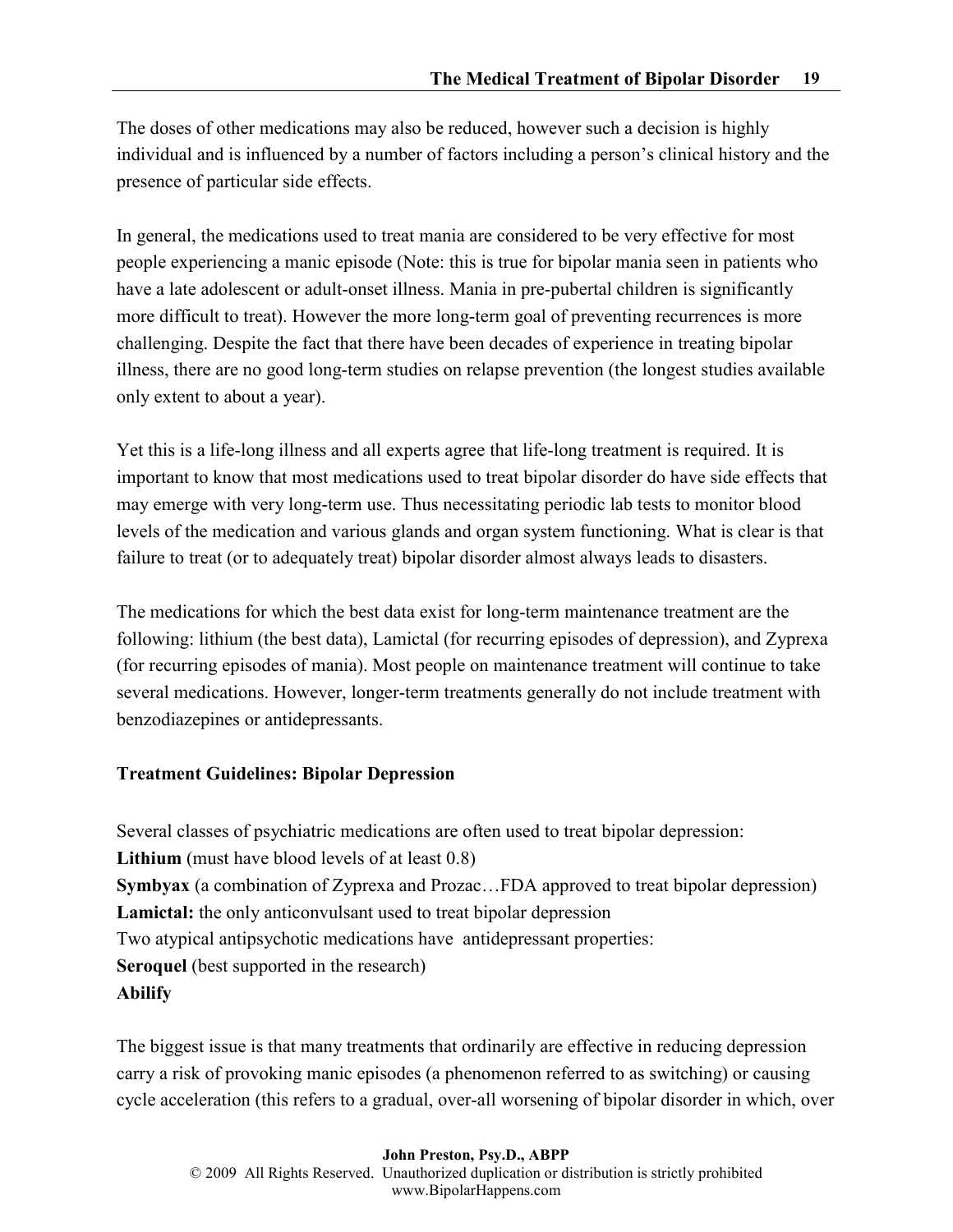time, there is an increased frequency of episodes and episodes tend to become more severe and more difficult to treat).

Switching and cycle acceleration have been clearly documented with the use of antidepressants and thus these drugs are almost never used in the treatment of bipolar depression (Ghoemi, et al. 2001; Post, et al. 2001; STEP-BD, 2008). Excessive bright light exposure (which can treat some types of seasonal depression) has also been associated provoking manias. Additionally, two popular over-the-counter products that have antidepressant properties may, likewise, cause switching or cycle acceleration: St. John's Wort and SAM-e . While omega-3 fatty acids may be useful as an add-on medication along with other standard bipolar drugs, the over the counter medications St. John's Wort and SAMe should never be taken by those diagnosed with bipolar disorder without medical supervision.

#### There are also three stages in the treatment of bipolar depression

Stage One: In the event of life threatening symptoms such as strong suicidal impulses or refusal to eat, ECT is a highly effective treatment. The treatment approach is much the same as used to treat acute mania. The other emergency treatment is hospitalization. Unfortunately aside from ECT most approaches to treating depression require several weeks before one is likely to see symptomatic improvement.

Stage Two: The choice of medication is dictated primarily by whether or not there has been a history of rapid cycling or any evidence of switching when being treated with antidepressants. If there has ever been rapid cycling or switching, then the risks of cycle acceleration and/or another incident of switching are much higher, and thus antidepressant medications are generally avoided. Thus the following are recommended guidelines:

With No History of Rapid Cycling or Switching (bipolar I) or with bipolar II: Start with a medication that has been found to have antidepressant actions, but low risk of causing switching. The drugs that have the best track record of effectiveness are Symbyax, Seroquel and Lamictal (however, there is an important consideration when using Lamictal: as treatment is begun, it is required that Lamictal be given in small doses and that dosage changes are done very gradually during the first 4-6 weeks of treatment. This is done to avoid inducing a potentially dangerous rash [Stevens-Johnson Syndrome] that is more common if there is rapid dose escalation. Since this more gradual titration approach has been initiated the incidence of severe rashes is extremely low and equals that seen in those treated with Depakote). Lithium has also been shown to have antidepressant effects when administered as a monotherapy in

John Preston, Psy.D., ABPP © 2009 All Rights Reserved. Unauthorized duplication or distribution is strictly prohibited www.BipolarHappens.com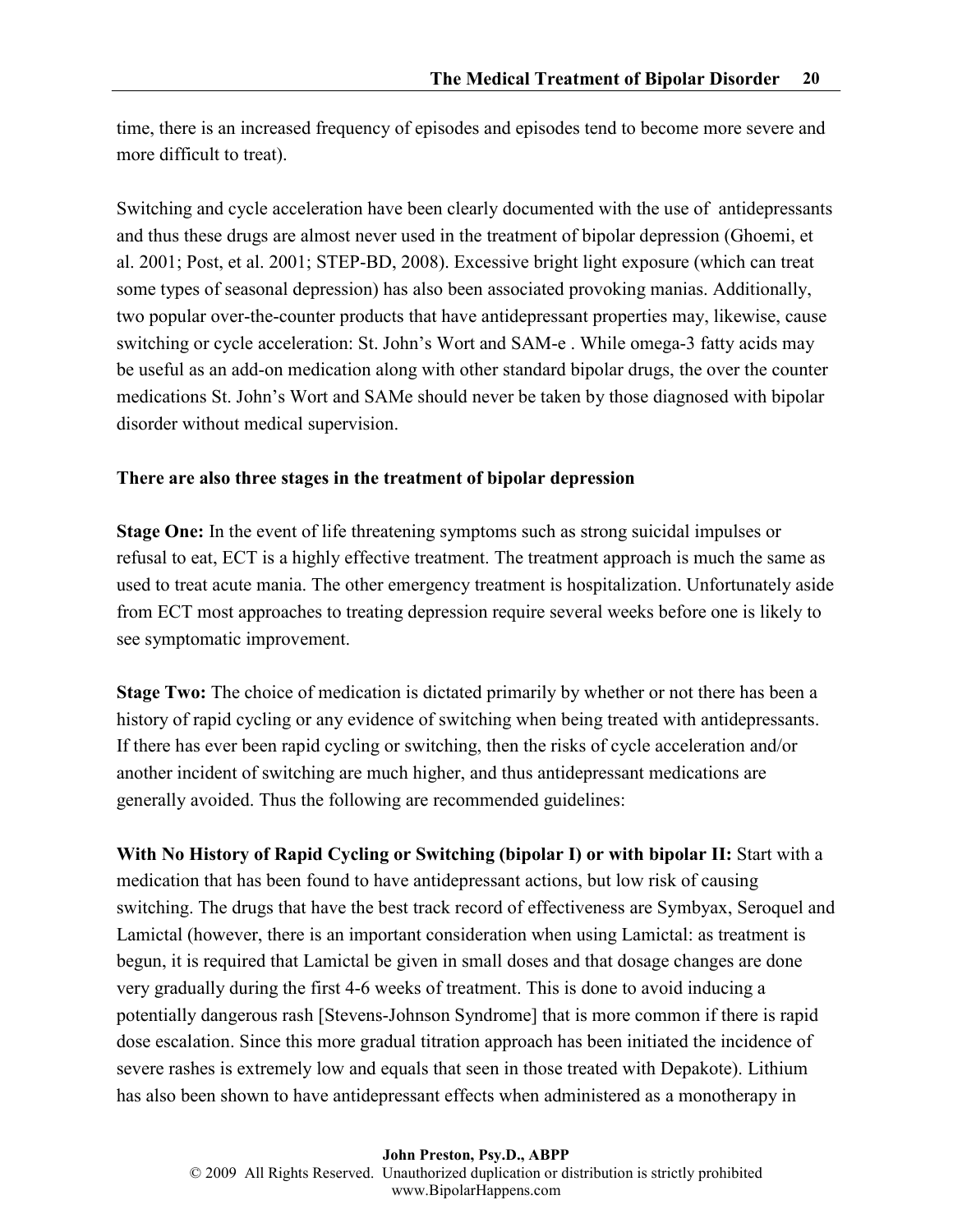bipolar depression (although not in unipolar depression); however, the blood level of lithium that is effective in combating depression appears to require at least a 0.8 level.

If treatment with one of these medications is not successful or there is only a partial response then there are several options:

1. Combine two of these medications (e.g. Lamictal and Seroquel) 2. Add lithium

#### With a History of Rapid Cycling or Switching

1. Start with Seroquel or Symbyax (these drugs have both antidepressant and antimanic properties, and thus may reduce the risk of provoking mania)

2. Lamictal (note: Lamictal has on occasion, been associated with inducing mania in bipolar I patients, thus is not a first line treatment).

3. If necessary add medications in the following order:

Combine two of the above

Combine three of the above

4. Add lithium

.

If still no response then consider ECT (electro-convulsive/shock therapy)

Stage Three: This is much the same as stage three treatments for mania. Among the medications that have the best record of effectiveness in the prevention of depressive episodes, Lamictal appears to be the front-runner.

# Adjunctive Therapies

Bright light therapy (using a commercially available light box which generates 10,000 lux of light intensity for 10-30 minutes a day) has been used for treating bipolar depression, especially for those who routinely have winter depressions or who work the night shift. This treatment is typically combined with medication treatments and like all treatments for depression; it too carries a risk of provoking mania in people with bipolar disorder.

Omega-3 Fatty Acids: Approximately 60% of the human brain is composed of lipids (fats) and between 30-35% of brain mass is made up of omega-3 fatty acids. These molecules are important in forming cell membranes, synapses and in facilitating nerve cell actions. The most abundant dietary sources of omega-3 fatty acids are fish and shellfish. In cross-cultural studies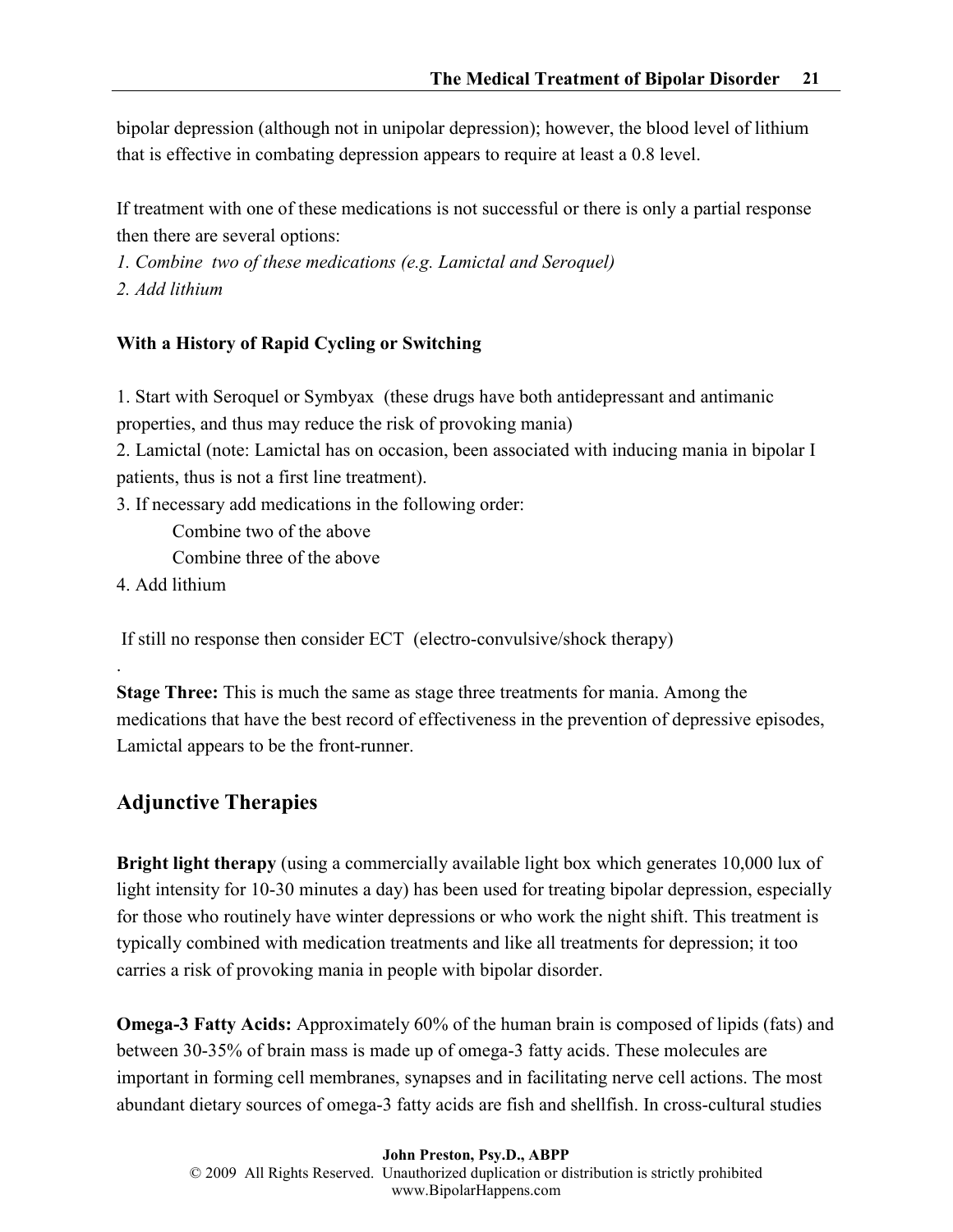it has been found that in countries where people eat a lot of fish and other seafoods, the severity of mood disorders is less.

This interesting finding led researchers to carefully evaluate the impact of diet on mood. During the past five years a number of studies have been conducted with people suffering from bipolar disorder and also major depression. Preliminary findings strongly suggest that adding omega-3 fatty acids to the diet can have a positive effect on reducing the severity of mood episodes in some individuals. In all studies to date, omega-3 fatty acids have been added to traditional medications (i.e. mood stabilizers).

Uses and General Considerations: Omega-3 fatty acids are not effective in treating severe episodes of mania or depression. However their role appears to be in reducing the severity of episodes and possibly having a positive impact on preventing recurrences. Studies have found that people treated with omega-3 fatty acids must take these dietary supplements on a daily basis and over a prolonged period of time (i.e. building this in to ones ongoing diet). As noted above, the main sources of omega-3 fatty acids are fish and shellfish, and presumably adding more fish to your diet may be a way to enrich levels of these molecules in the brain.

However, all of the studies that have had positive results have used dietary supplement capsules (available from health food stores). There are three types of omega-3 fatty acids: LNA (derived from seed and nut oils, principle from flax seed oil), EPA, and DHA (both from fish oil). Most studies have demonstrated that DHA is the most effective type of omega-3 fatty acids used to treat bipolar. The early studies used mega-doses of DHA (9 grams per day). However, it appears that much lower doses may be effective (for example, 1000 mg. taken twice a day). It has recently been discovered that omega-3, derived from fish oil, is superior to that found in nut and seed oil; it has greater bio-availability (more readily enters the brain).

There are also indications that what may also be involved is achieving a balance between omgea-3 and omega-6 fatty acids (the main omega-6 is arachidonic acid). Unfortunately dietary habits in the United States are notoriously poor, and lots of snack and junk foods contain significant amounts of omega-6 fatty acids (this may throw things out of balance). Thus a recommended strategy is to reduce junk foods and add omega-3 fatty acids. Omega-3 fatty acids (especially at lower doses) have few if any side effects and are well tolerated; high doses can cause gastrointestinal discomfort (Stoll, et al., 1999).

Exercise therapy has been shown to be effective in treating major depression, however, to date there are no studies of this approach in treating bipolar depression.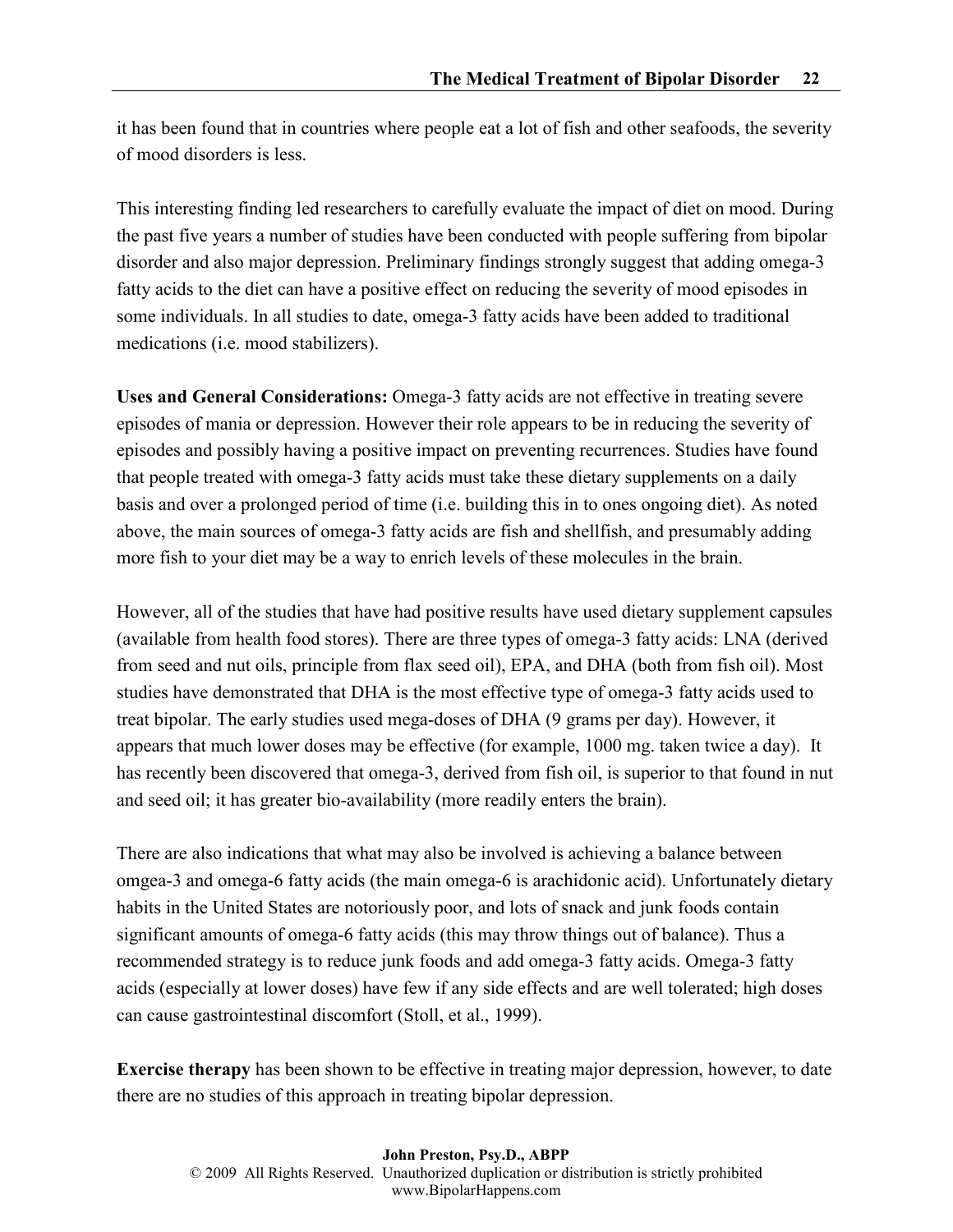### Psychotherapy

Although medication treatment is the backbone of successful therapy for bipolar, a number of studies have clearly shown that psychotherapy (especially interpersonal and social rhythm therapy, cognitive behavioral therapy, or family-based psychoeducational therapy) can significantly contribute to better treated outcomes.

Appendix Medications for Bipolar Disorder: A Quick Reference Guide to medications, side effects, required lab tests and special precautions.

Note: To the best of our knowledge doses and side effects listed below are accurate. However, this is meant as a general reference only and should not serve as a guideline for prescribing medications. Brand names are registered trademarks.

# Anti-Manic Medications: Lithium

Lithium Facts:

- The drug with the best track record in preventing recurrences of episodes.
- Lithium is a naturally occurring element.
- Lithium is the only psychiatric drug proven to substantially reduce the incidence of suicide.

Brand Names: Lithium carbonate: Lithotabs, Eskalith, Lithonate, Lithane, Carbolith, Lithobid, Duralith Lithium citrate: Cibalith

Uses: treats mania, bipolar depression and is used to reduce recurrences of mania and depression.

Typical Adult Daily Doses: (Eskalith or Lithonate: most commonly prescribed): 600-2400 mg. per day. Note: what matters with lithium treatment is not the dose, per se, but the blood level (which is carefully monitored). A lithium level between 0.8 and 1.2 mEq/l (mEq/l is the technical designation for what is commonly called the lithium level) is generally felt to be in the therapeutic range for treating mania.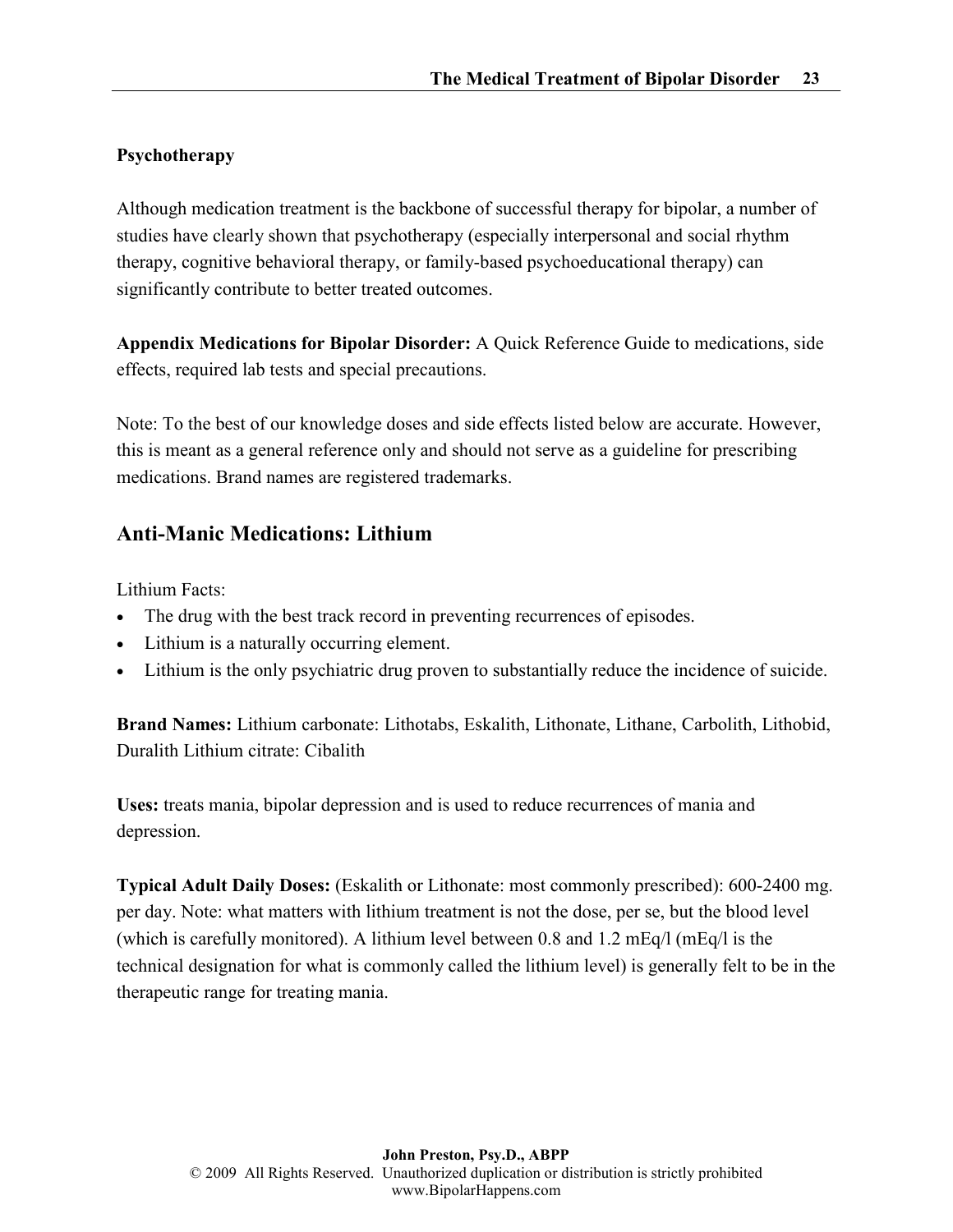Lithium contd..

Once the manic episode is resolved, then it is common practice to lower the dose to establish a blood level somewhere between 0.6 and 0.8 mEq/l. Blood levels above 1.2 are associated with significant side effects, and levels above 2.0 can be dangerous.

Onset of effects (how long it takes to start working): generally 7-10 days

Laboratory Tests: Prior to starting treatment with some medications, laboratory tests are required to establish baseline measures of the functioning of certain bodily systems. The following are typically required prior to starting treatment (and those with an \* will need to be monitored periodically during treatment). ECG (EKG)\*, electrolytes, complete blood count, kidney function tests (BUN, creatinine, urinalysis), thyroid tests\*, calcium\*, pregnancy test (optional).

Laboratory Tests routinely done in an on-going basis: Those tests above flagged with an asterisk are repeated periodically. In addition it is necessary to periodically check lithium blood levels. This is done frequently during the first weeks of treatment and when there are significant changes in dosage. Once a person is stabilized on lithium for several months, lithium levels will then be checked less often (e.g. 3-4 times a year).

Common Side Effects: Nausea or heartburn, muscle tremor or weakness, decreased sex drive lethargy, drowsiness (may impair the ability to safely drive an automobile), difficulty concentrating, weight gain, increased thirst and frequency of urination, rash or acne

Less Common Side Effects (these should be reported to the treating doctor immediately) Loss of balance, double vision, vomiting, diarrhea, slurred speech, trembling

Rare or Potentially Dangerous Side Effects (if these occur, immediately contact the treating doctor) Soreness of mouth, throat or gums, severe rash or itchiness, swelling of the neck or face, severe: nausea, vomiting, weakness, fever, flu-like symptoms, marked increase in thirst and very frequent urination

#### Habit –Forming / Addiction Potential: none

Interactions with other medications: Here are listed only the most common medications with which the drug may cause adverse interactions: diuretics (water pills), calcium channel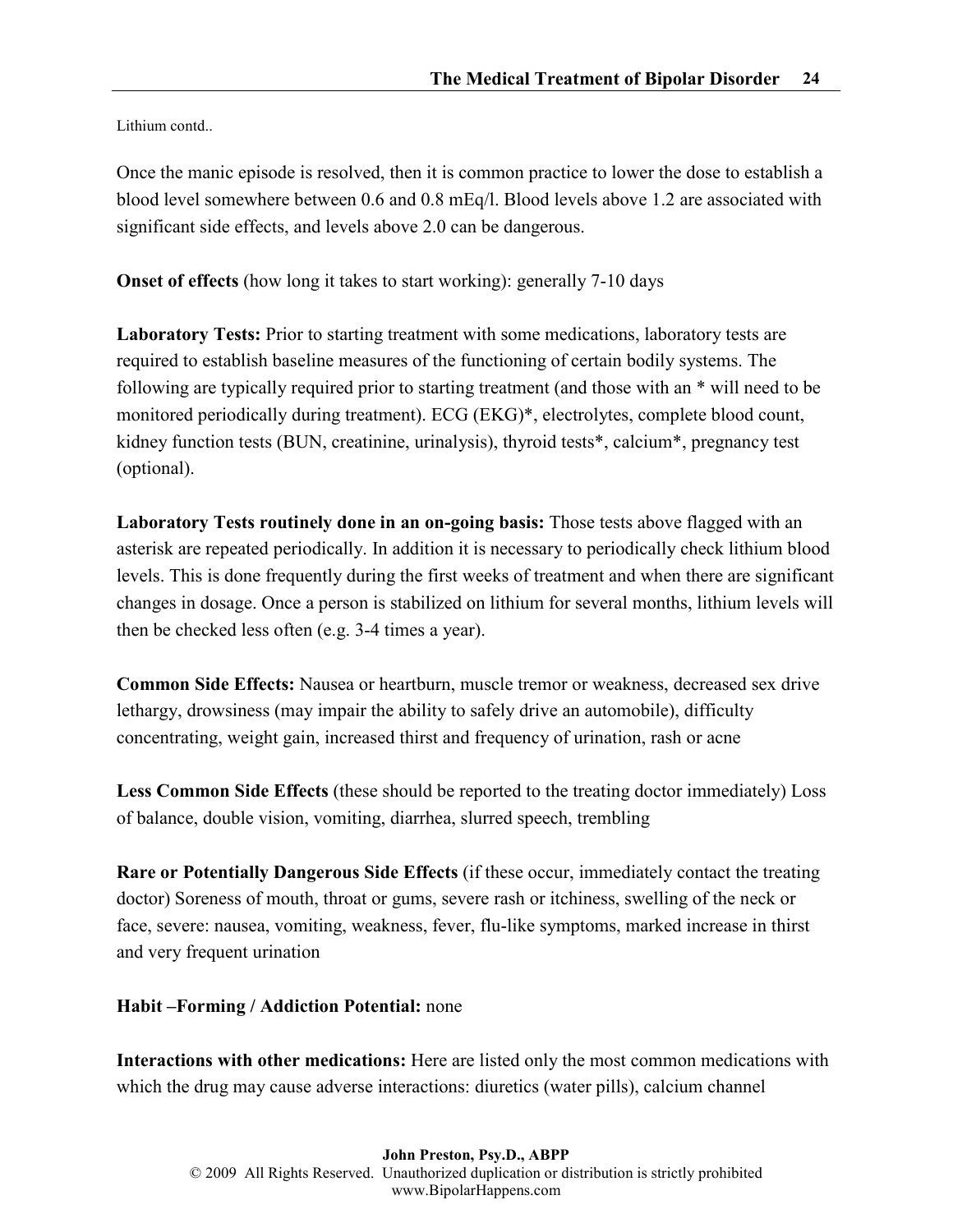Lithium contd…

blockers, ACE inhibitors, non-steroidal anti-inflammatory pain medications such as ibupropin theophylline.

Safety during pregnancy: Lithium is generally considered to be safe for use during pregnancy, however there is a slight risk for a rare birth defect (Ebstein's anomaly, a heart defect) if taken during the first trimester. This occurs 0.1-0.2% of fetuses exposed to lithium. If a female patient is planning to get pregnant or thinks that she may be pregnant, she should contact a doctor who specializes in the field.

Breast feeding: not recommended when taking lithium

#### Special Concerns:

Lithium is a very dangerous drug if taken in an accidental or intentional over-dose. In the event of an over-dose seek immediate medical attention. Also lithium levels can become dangerously high if there is dehydration; e.g. seen when people experience excessive vomiting or diarrhea or in people suffering from bulimia, who may become dehydrated due to frequent purging.

# Anti-Manic Medications: Anticonvulsants

#### Anticonvulsant Facts

Anticonvulsants are medications originally developed to treat epilepsy. It was only by accident that it was discovered that some anticonvulsants also have the ability to treat mania. In addition one of the anticonvulsants (Lamictal) has antidepressant actions and can be used to treat bipolar depressive episodes.

Anticonvulsants: Generic and Brand Names and typical adult daily doses:

| Depakote  | 750-150 mg.   |
|-----------|---------------|
| Tegretol  | 600-1600 mg.  |
| Trileptal | 1200-2400 mg. |
| Neurontin | 300-2400 mg.  |
| Lamictal  | $50-200$ mg.  |
| Topamax   | 50-1300 mg.   |
|           |               |

An additional anticonvulsant, Tiagabine (brand name Gabitril) is considered to be an experimentaltreatment, but to date there are no well-controlled research studies.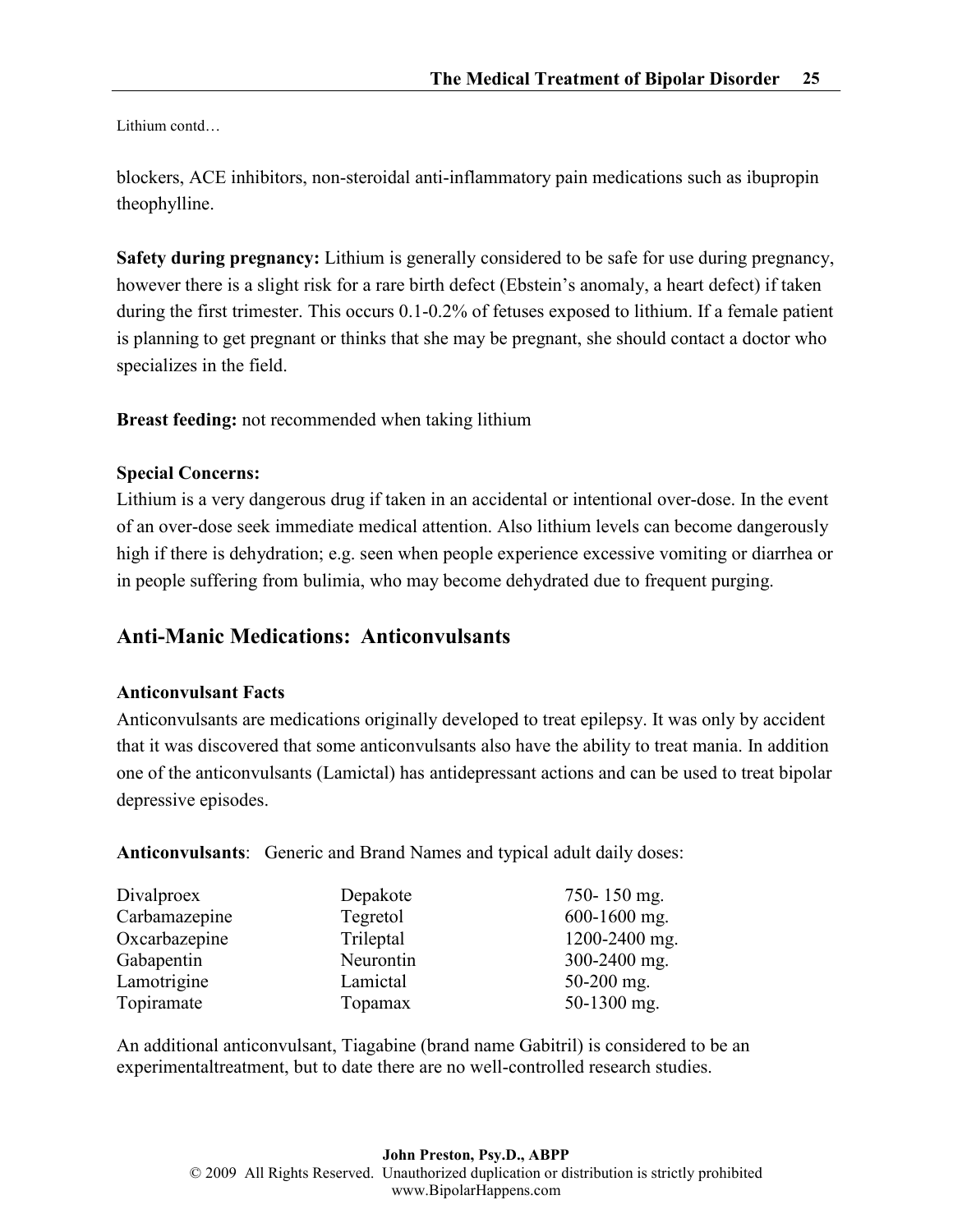Anticonvulsants contd..

#### Uses: Treating mania

Lamictal is used to treat bipolar depression. Research evaluating the ability for anticonvulsants to help prevent recurrences of mania and bipolar depression is not yet conclusive. Depakote and Tegretol likely help to prevent recurrences of mania and Lamictal likely reduces the recurrence of bipolar depression.

Therapeutic blood levels: two of the anticonvulsant mood stabilizers must be periodically monitored to check the levels of medication present in blood.

| blood levels: 50-125 mcg/ml            |
|----------------------------------------|
| blood levels: 4-12 mcg/ml              |
| blood levels: not yet established      |
| blood levels: not necessary to monitor |
| blood levels: not necessary to monitor |
| blood levels: not yet established      |
|                                        |

Onset of effects: generally 7-10 days (one exception: if high doses of Depakote are administered, effects can be seen in four 0r five days)

Laboratory Tests: Required for: Depakote, Tegretol, Equetro and Trileptal. Specific tests depend on which drug is used, but often include the following: Complete blood count, platelets, electrolytes, cholesterol, triglycerides, sonogram of ovaries (optional: for females under the age of 20 treated with Depakote), liver function tests, ECG (EKG), pregnancy test. For Topamax: kidney function tests (BUN and creatinine). Pre-treatment labs are generally not required for Neurontin or Lamictal

#### Laboratory Tests routinely done in an ongoing basis:

Tegretol, Equetro, Depakote and Trileptal blood levels must be monitored (especially during the initial weeks of treatment). Generally once a person is stabilized on Depakote or Trileptal, blood level monitoring is not necessary. However, those treated with Tegretol must have periodic and on-going monitoring of Tegretol levels. On-going lab test are generally not required for Topamax or Lamictal

Common Side Effects: each medication has specific side effects, however listed here are side effects that can be seen in most of the anticonvulsants:

- Drowsiness, lethargy
- Mild dizziness
- Unsteadiness when standing or walking
- Difficulty concentrating

Anticonvulsants contd..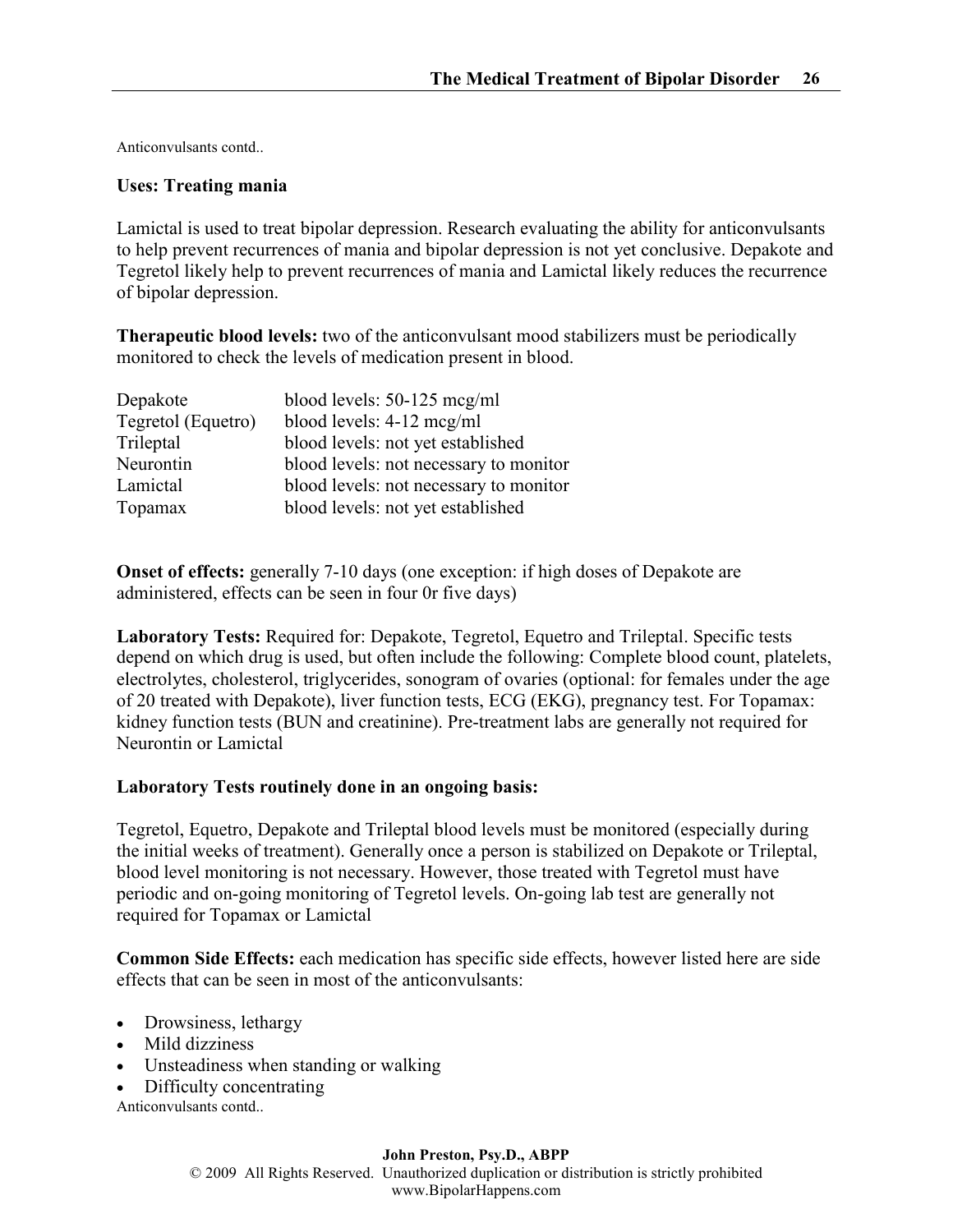Anticonvulsants contd..

- Blurred vision
- Dry mouth
- Muscle tremor
- Nausea or heartburn
- Weight gain (can occur in all except Topamax; also less likely with Lamictal)
- Weight loss: Topamax
- Changes in menstrual cycle
- Decreased sex drive

Less Common Side Effects: (should be reported to the treating doctor)

- Infertility problems (seen with some women under the age of 20 treated with Depakote), also accompanied by menstrual irregularities.
- Changes in hair: hair loss (usually transient) or changes in hair texture.
- Rash or itching.

# Habit-Forming / Addiction Potential: none

Interactions with other medicines: (varies depending on the specific drug)

- Birth control pills (especially with Tegretol; may occur with Topamax)
- Anticoagulants (blood thinners)
- Aspirin (moderate to high doses)
- Cimetidine (Tagamet)
- Antibiotics (especially with Tegretol)
- Calcium channel blockers
- Lamictal and Depakote prescribed together can cause drug-drug interactions Propoxyphene (Darvon) (especially with Tegretol)
- Antidepressants (anticonvulsant mood stabilizers are often prescribed for patients who are also taking antidepressants…generally there are no problems unless the antidepressant doses are high)
- Antacids: may affect the absorption of some anticonvulsants

Safety during pregnancy: there is a risk of birth defects when taking some anticonvulsants during pregnancy (especially the first trimester). Most psychiatrists do not prescribe these medications during pregnancy.

Breast feeding: not recommended when taking anticonvulsants.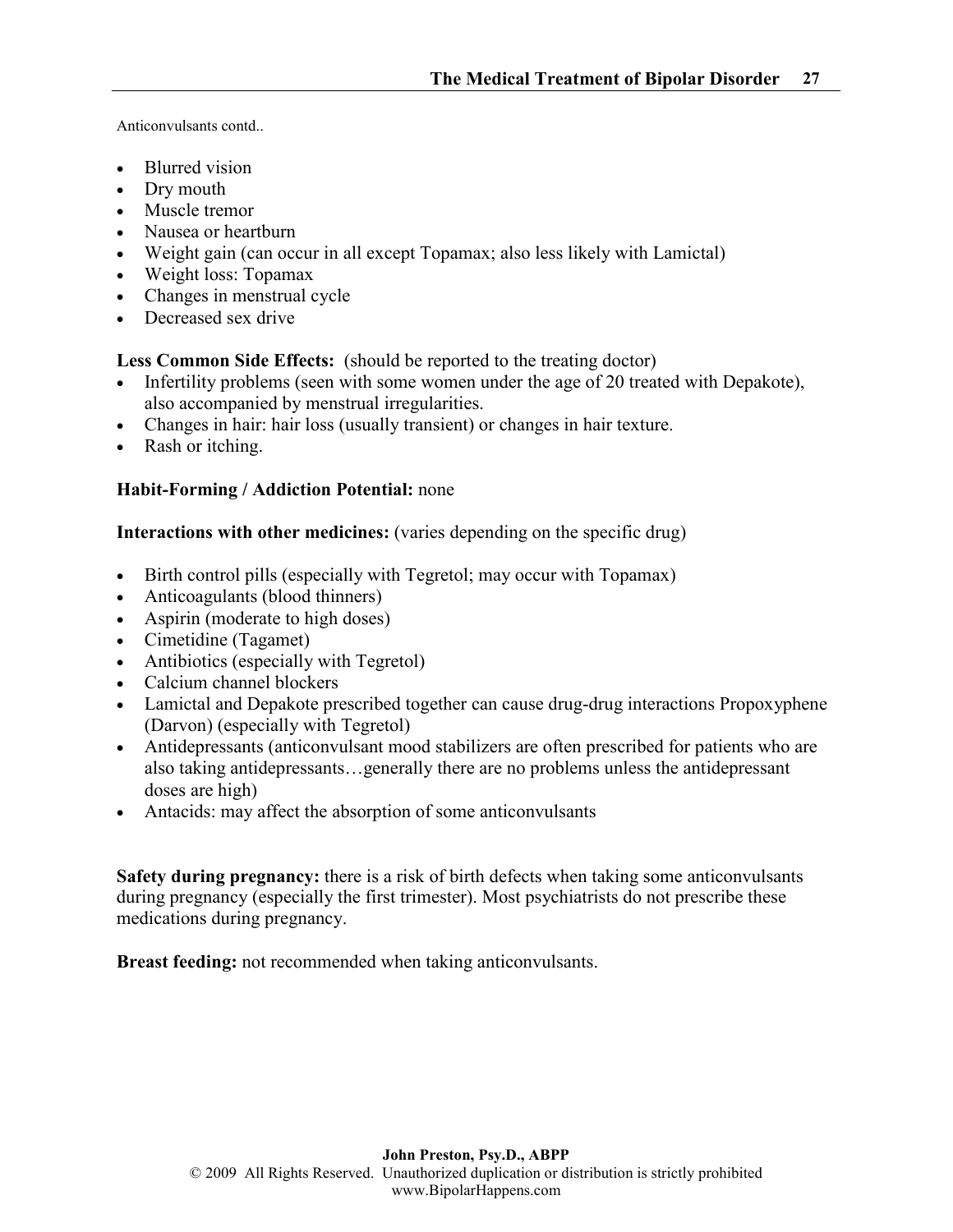# Antipsychotic Medications

#### Antipsychotic Medication Facts

Antipsychotic medications were first developed to treat psychotic symptoms such as hallucinations. The first such drugs were found to be effective in reducing psychotic symptoms, but they were notoriously "dirty" drugs, causing significant side effects. Since the mid-1990s new antipsychotics have been developed and marketed. These newer generation medications are not side effect-free, but they are somewhat safer and better tolerated. The newer drugs are commonly referred to as atypical antipsychotics.

Although atypical antipsychotic medications are highly effective in treating psychotic symptoms it has been found that they are also good treatments for mania and possibly for mood stabilization. Thus these medications are currently being widely used to treat bipolar disorder even in individuals who have no psychotic symptoms.

Atypical Antipsychotic Medications: Generic and Brand Names and typical adult daily doses

| Olanzapine   | Zyprexa   | 5-20 mg. (mania; possibly depression)                               |
|--------------|-----------|---------------------------------------------------------------------|
| Risperidone  | Risperdal | $4-10$ mg. (mania)                                                  |
| Quetiapine   | Seroquel  | 150-400 mg. Possibly up to does of 750 mg<br>(mania and depression) |
| Ziprasidone  | Geodon    | $60-160$ mg.                                                        |
| Aripiprazole | Abilify   | 15-30 mg. $(mania)$                                                 |
| iloperidone  | Fanapt    | $12-24$ mg                                                          |

Clorazil: Another antipsychotic medication that is used occasionally is clozapine (generic), Clozaril (brand name). This older-generation antipsychotic medication has significant side effects (e.g. dry mouth, constipation, sedation, seizures, excessive salivation, blurred vision, nausea, heartburn and weight gain) and has been associated with a serious blood disorder (agranulocytosis: which causes soreness of the mouth, throat and gums and a high fever). Thus it is never considered to be a first line medication choice. However, despite the problematic side effects, Clozaril is an important medication that can often successfully treat those rare people who have not responded to more traditional anti-manic. The typical adult daily doses for Clozaril are: 300-900 mg.

Please note that all of the following information regarding antipsychotics pertains to the atypical antipsychotics (but not Clozaril).

Uses: To treat mania and agitation and the psychotic symptoms associated with both manic and depressive episodes. The effectiveness of antipsychotic medications in the long-term prevention of recurrences is as yet inconclusive.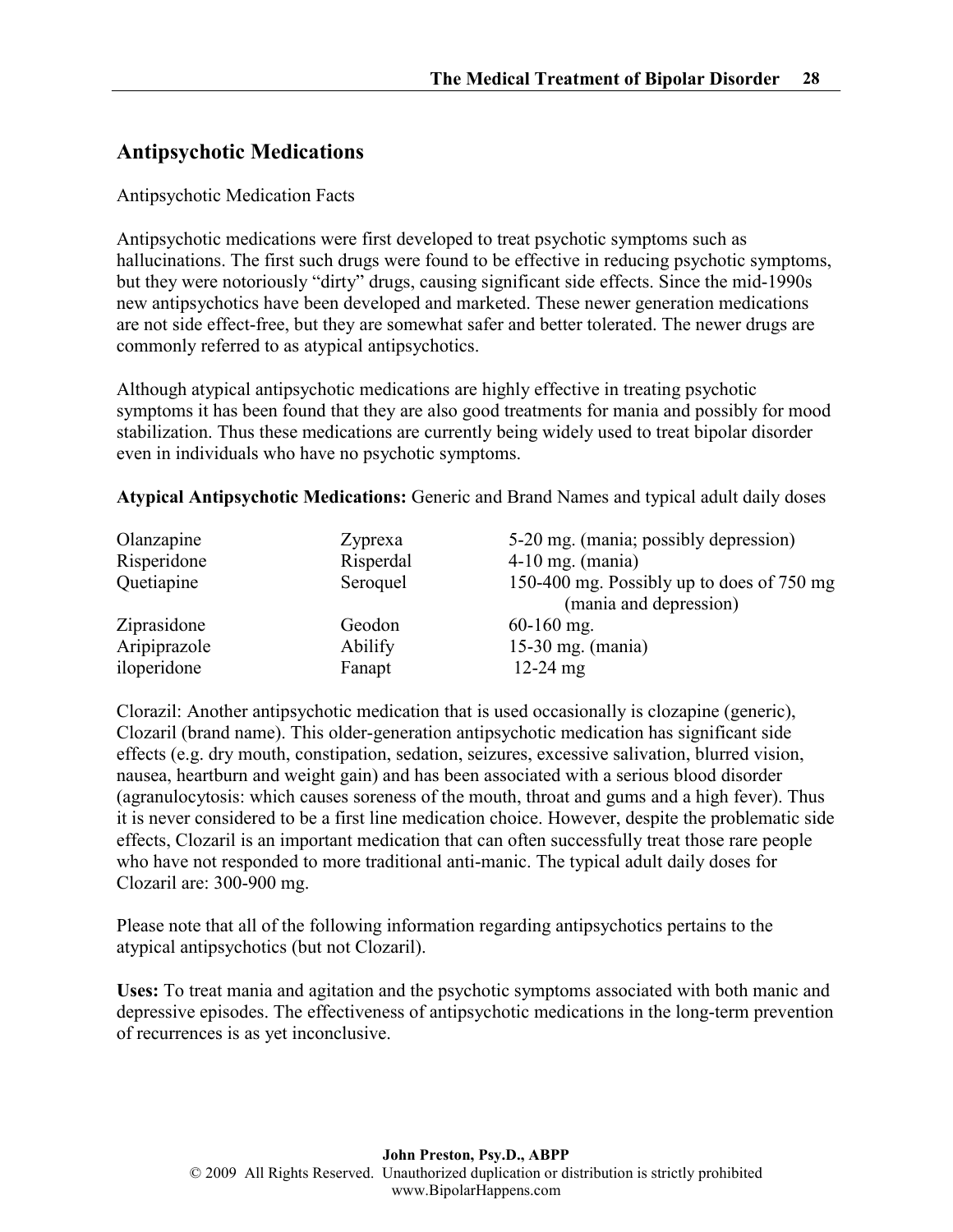#### Antipsychotics contd…

Onset of effects: Antipsychotic medications used to treat mania and can begin to reduce severe agitation within a few hours to a few days, however, the reduction of more pronounced, core manic symptoms, is similar to that seen with other anti-manic agents such as lithium and anticonvulsants (7-10 days or longer).

Laboratory Tests: generally not required. However, some antipsychotics may cause an increase in cholesterol and triglycerides and may cause or aggravate type II diabetes, monitoring blood lipids and glucose may be required.

#### Common Side Effects for Atypical Antipsychotics:

- Drowsiness and lethargy (can occur with all, except Abilify)
- Weight Gain (can occur with all, however minimal with Geodon and unlikely with Abilify)
- Nausea, vomiting, heartburn
- Stuffy nose
- Mild dizziness

#### Less Common Side Effects Atypical Antipsychotics (these should be reported to the treating doctor)

- Constipation
- Decreased Sex Drive
- Breast tenderness, liquid discharge from breasts (can occur with high doses of Risperdal)
- Rash
- May elevate levels of cholesterol and triglycerides (especially clozapine, Symbyax, and Zyprexa).
- May increase risks of type II diabetes (especially: clozapine, Symbyax, and Zyprexa).
- Severe sunburn when exposed to even moderate amounts of sunlight.
- Muscle rigidity
- Tremor
- Rash
- Blurred vision

Rare or Potentially Dangerous Side Effects of Atypical Antipsychotics: (if these occur,

patient should immediately contact the treating doctor)

- Soreness in mouth, throat and gums
- Moderate to severe nausea, vomiting and flu-like symptoms
- Yellow tint to skin or eyes
- Seizures
- High fever (especially if accompanied by muscle stiffness)
- Confusion
- Abnormal, involuntary movements of the mouth, tongue and sometimes head, neck and hands
- Extreme restlessness
- Unusual bruising or bleeding
- Severe rash
- Frequent urination or loss of bladder control

#### John Preston, Psy.D., ABPP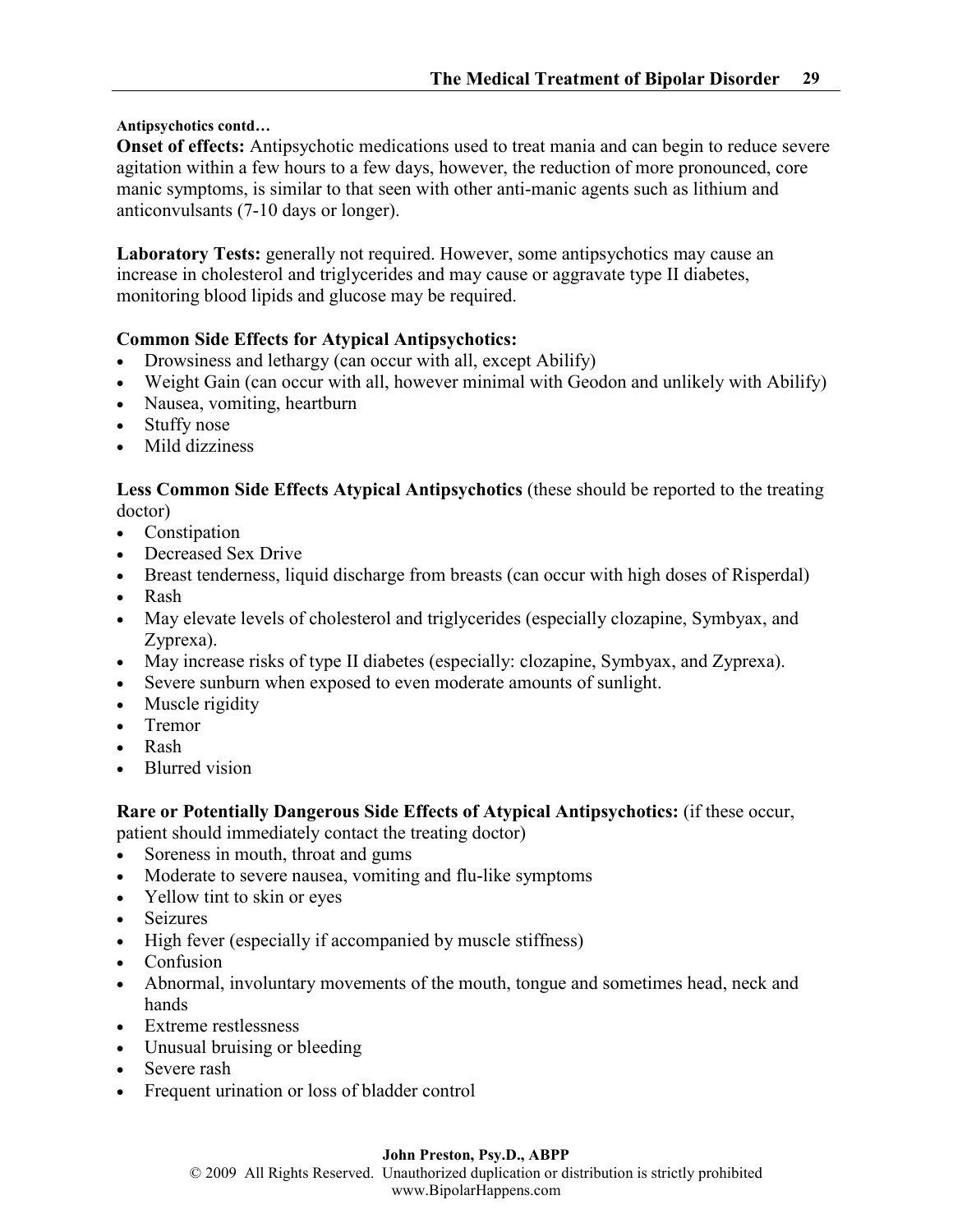Antipsychotics contd…

#### Habit-Forming / Addiction Potential: none

Interactions with other medications (varies depending on the specific drug)

- levodopa: decreases effectiveness of levodopa
- amphetamines
- anticonvulsants: can decrease antipsychotic blood levels
- Digoxin: may increase blood levels of digoxin and the antipsychotic
- Warfarin: may increase Warfarin blood levels
- Antacids: may interfere with the absorption of the drug

Safety during pregnancy: atypical antipsychotics are generally considered to be safe during pregnancy.

Breast-feeding: antipsychotic medications are secreted in breast milk. Since these are recently developed medications, there is inadequate information regarding safety to infants.

#### Special Concerns:

- Avoid exposure to extreme heat (e.g. saunas)
- Grapefruit juice may interfere with the effects of the drug
- Excessive cigarette smoking may interfere with the effects of the drug
- Avoid direct exposure to sunlight: antipsychotic medications can increase the likelihood of severe sunburns.

# Antidepressant Medications

New Generation Antidepressants: Generic, brand name and typical adult daily doses.

| Trazodone        | Desyrel         | 50-400 mg.  |
|------------------|-----------------|-------------|
| Fluoxetine       | Prozac, Sarafem | 20-80 mg.   |
| <b>Bupropion</b> | Wellbutrin1     | 50-400 mg.  |
| Sertraline       | Zoloft          | 50-200 mg.  |
| Paroxetine       | Paxil           | 20-50 mg.   |
| Venlafaxine      | Effexor         | 75-350 mg.  |
| Nefazadone       | Serzone         | 100-500 mg. |
| Fluvoxamine      | Luvox           | 50-300 mg.  |
| Mirtazapine      | Remeron         | 15-45 mg.   |
| Citalopram       | Celexa          | $10-60$ mg  |
| Escitalopram     | Lexapro         | $5-20$ mg.  |
| Duloxetine       | Cymbalta        | $20-80$ mg. |
|                  |                 |             |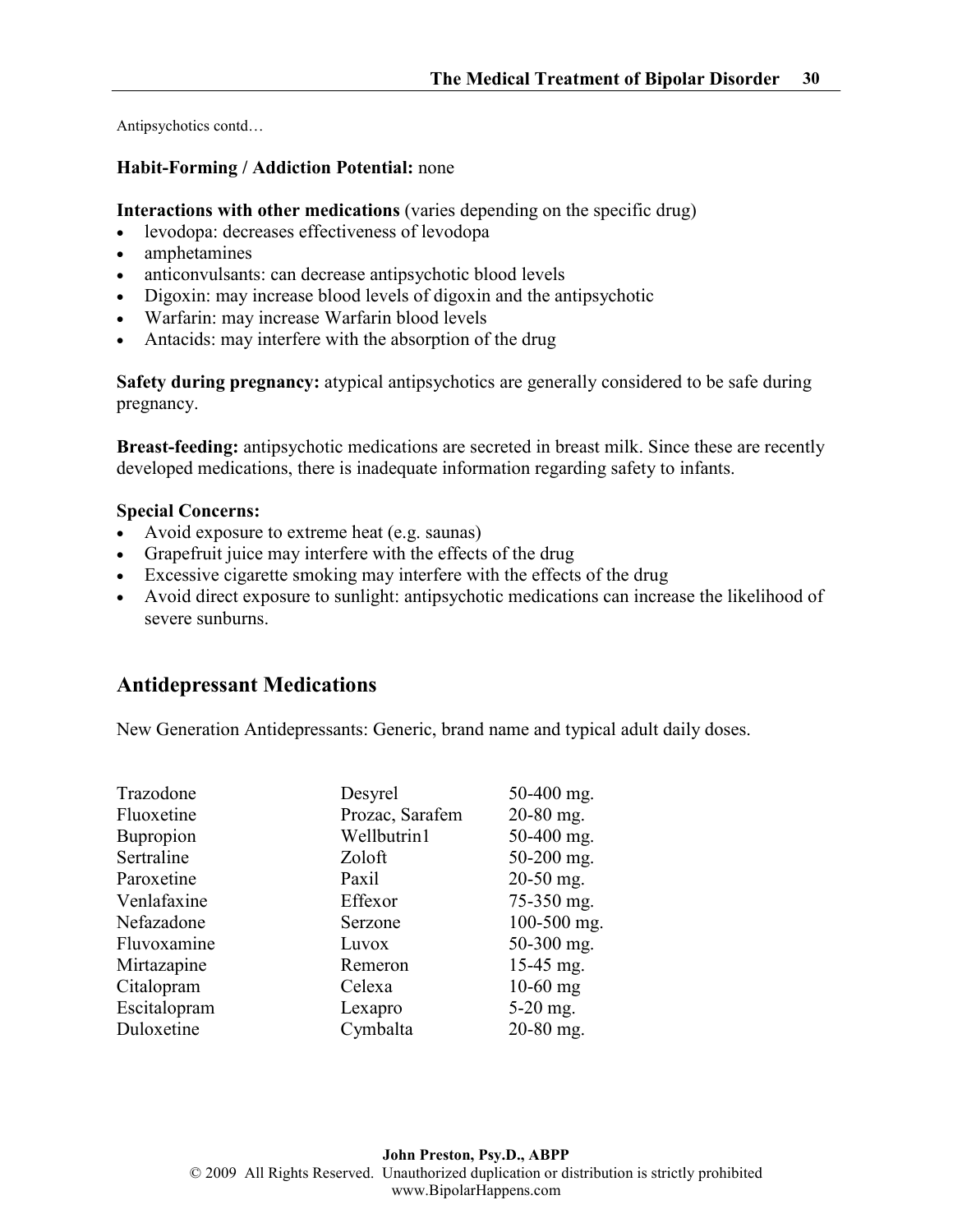Antidepressants (all except Wellbutrin) are effective in treating severe anxiety, panic attacks, generalized anxiety, social anxiety, and obsessive-compulsive disorder (OCD). These medications are sometimes used to treat bulimia.

Uses: treat unipolar depression, anxiety, and obsessive-compulsive disorder (OCD), however, can be associated with switching into mania and cycle acceleration

#### **Onset of Effects: generally 2-6 weeks**

Laboratory Tests: not required

#### Common Side Effects:

- Nausea, heartburn
- Energized or anxious feelings; i.e. "activation"; (typically subsides within 1-2 weeks)
- Headaches
- Sedation (primarily with Remeron and Desyrel)
- Difficulty falling asleep (often subsides in a few weeks)
- Sexual dysfunction: primarily inorgasmia (difficulty achieving an orgasm despite adequate arousal) (can occur in 14-30% of people treated with antidepressants. One exception: very rare with Wellbutrin)
- Weight gain (primarily with Remeron; with other antidepressants, weight gain can occur in up to 10% of people, however the weight gain typically does not occur until the person has been taking the drug for a period of time longer than six months)
- Muscle tremor
- Rash

Rare Side Effects (if these occur, patient should immediately contact the treating doctor)

- Soreness of mouth, throat, or gums
- Severe rash Seizures
- Unusual bruising or bleeding
- Severe nausea, vomiting and flu-like symptoms
- Severe agitation or restlessness
- Yellow tinge to skin or eyes
- Dark colored urine
- Rapid shift into mania or hypomania; racing thoughts

#### Habit-Forming / Addiction Potential: none

Interactions with other medications: (varies depending on the drug) Do not take with St. John's Wort, 5-HTP (dietary supplement), MAOIs, cimetidine (Tagamet)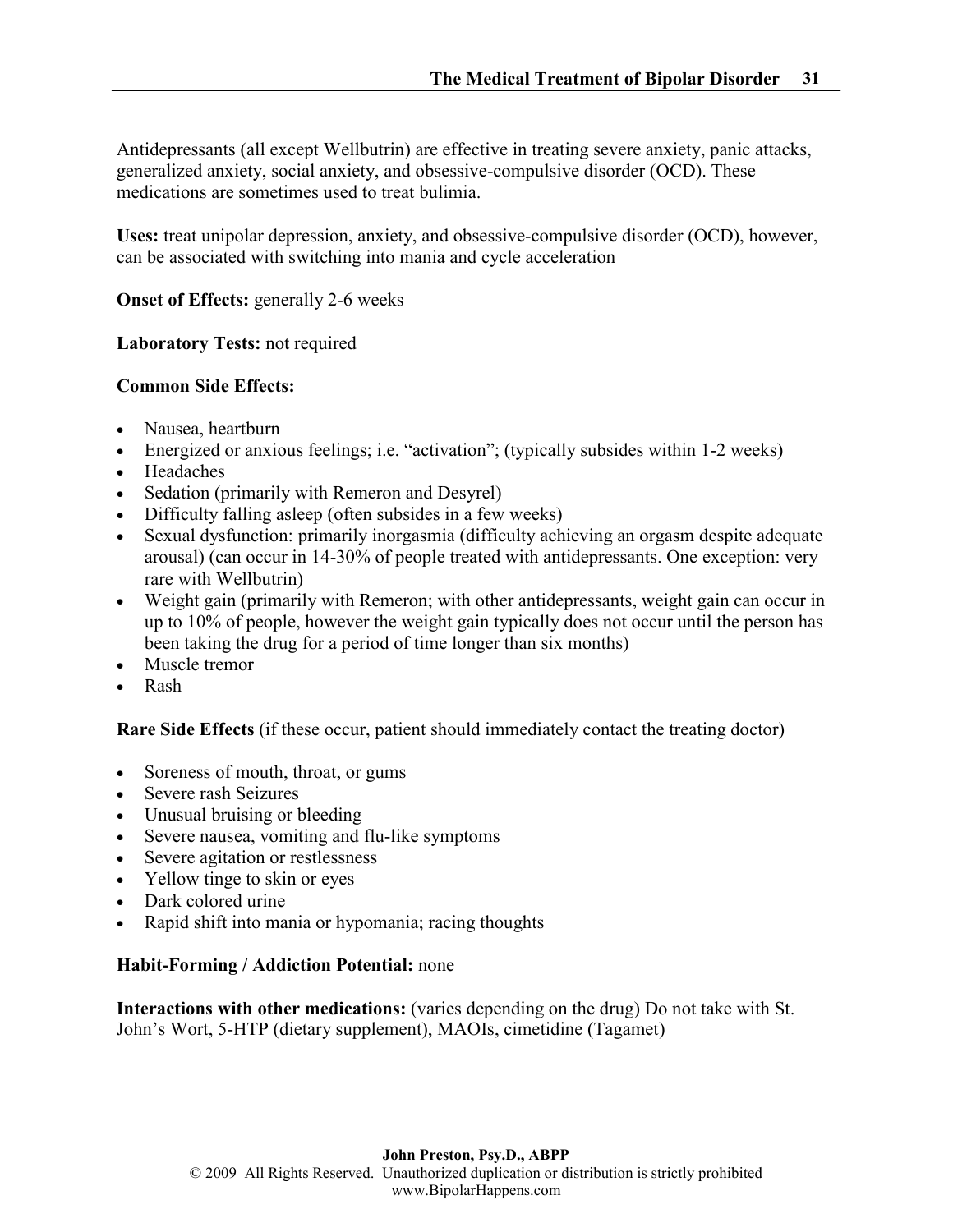Antidepressants contd…

Safety during pregnancy: most experts agree that some new generation antidepressants are safe for use during pregnancy (e.g. Prozac, Zoloft, Effexor, Wellbutrin and Luvox); however, recently concerns have been raised regarding the drug Paxil during pregnancy. (note: the following antidepressants have been only recently come to market and there is inadequate data to evaluate safety during pregnancy: Cymbalta, Lexapro, Celexa, Serzone, and Remeron). High doses of Desyrel should not be used during pregnancy.

Breast-feeding: antidepressants are secreted in breast milk, but the amounts are extremely low. Most experts agree that it is safe to breast feed while taking new generation antidepressants. Lowest amounts of antidepressants found in breast milk with Zoloft.

Special Concerns: If you have been taking antidepressants for a period of six weeks or more, if you abruptly stop taking the medications, there can be withdrawal symptoms (this can occur with any of the antidepressants with the exception of Prozac). Withdrawal symptoms include: nausea, stomach upset, nervousness, flu-like symptoms, and occasionally a peculiar electrical shock sensation in the body (head or limbs). Withdrawal symptoms are very unlikely if a person has been taking the medication for less than six weeks. Withdrawal symptoms range from very mild to severe. And withdrawal symptoms can be avoided almost 100% of the time by reducing the dose gradually over a period of several weeks to a couple of months.

# Benzodiazapines: Anti-Anxiety Medications

Benzodiazepine Facts: Benzodiazepines are also commonly referred to as minor tranquilizers or anti-anxiety medications.

Benzodiazepines: Generic and Brand Names and Typical Adult Daily Doses:

| Diazepam         | Valium   | $4-30$ mg.      |
|------------------|----------|-----------------|
| Chlordiazepoxide | Librium  | 15-75 mg.       |
| Clorazepate      | Tranxene | 15-67.5 $mg$    |
| Clonazepam       | Klonopin | $0.5 - 2.0$ mg. |
| Lorazepam        | Ativan   | $2-6$ mg.       |
| Oxazepam         | Serax    | $30-60$ mg.     |
| Alprazolam       | Xanax    | $1-4$ mg        |

Benzodiazapines used for sleep: Typical Adult Night-time Doses:

| • Temazepam | Restoril | $15-30$ mg.      |
|-------------|----------|------------------|
| • Triazolam | Halcion  | $0.25 - 0.5$ mg. |
| • Estazolam | Prosom   | $1-2$ mg.        |
| • Zolpidem  | Ambien   | $5-10$ mg.       |
| • Zaleplon  | Sonata   | $5-10$ mg.       |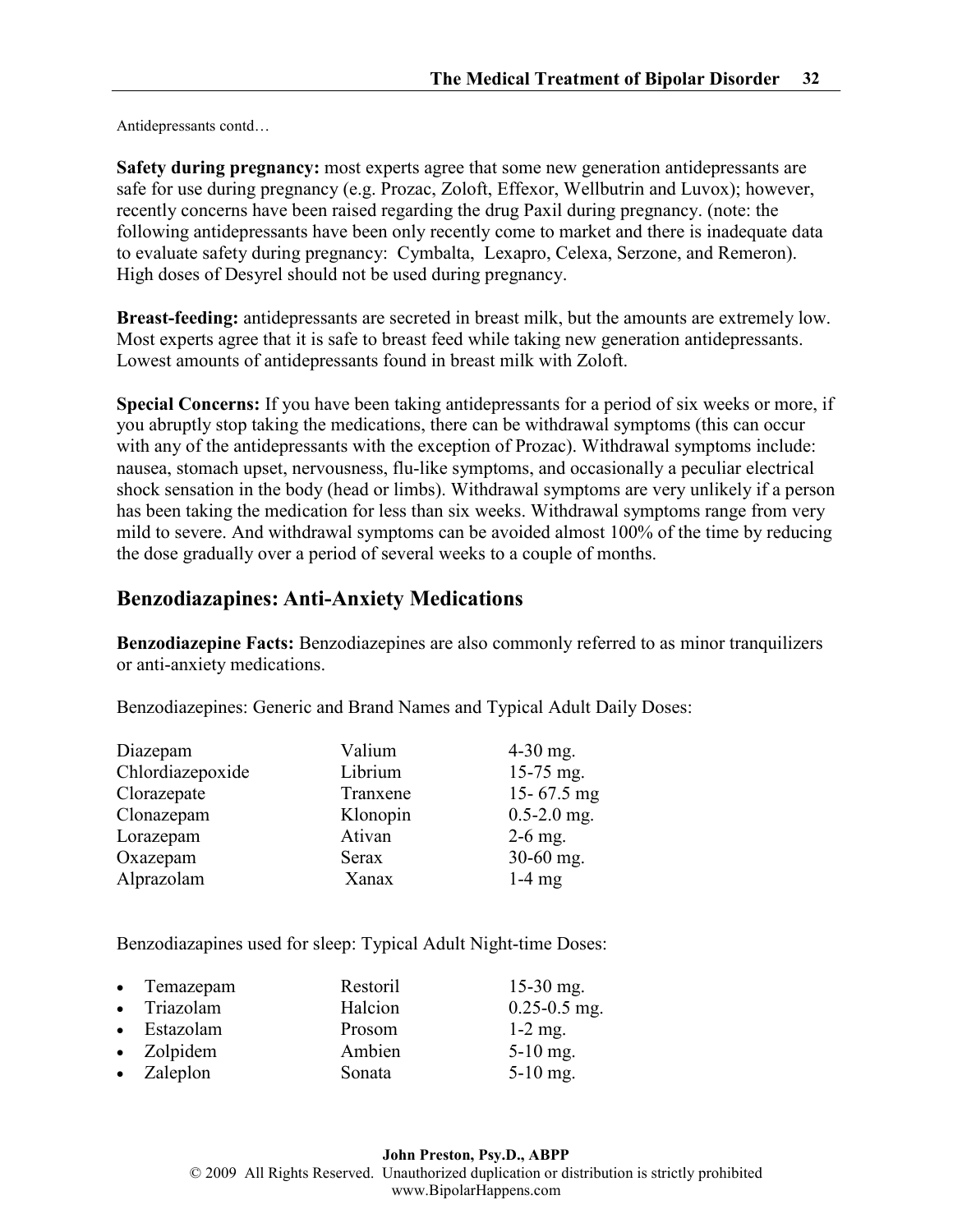Anti-Anxiety medications contd…

#### Non-benzodiazepine prescription sleeping medication: non-habit forming:

| Eszopiclone | Lunesta | $1-3$ mg  |
|-------------|---------|-----------|
| Ramelteon   | Rozerem | $4-16$ mg |

Benzodiazapine Uses: treats acute anxiety, agitation and insomnia during episodes of mania. Also used to treat anxiety disorders (such as panic disorder, post-traumatic stress disorder and generalized anxiety disorder) and insomnia. In the treatment of mania, benzodiazepines are generally used only for the first few days of treatment to reduce agitation; only rarely are these drugs used beyond a couple of weeks.

#### Onset of Effects: 30-60 minutes

#### Laboratory Tests: none required

#### Common Side Effects:

- Drowsiness
- Dizziness
- Forgetfulness
- Slurred speech

#### Less Common Side Effects:

- Confusion
- Nervousness
- Rash
- Loss of balance and falls

Habit-Forming / Addiction Potential: Significant risk for people with a prior personal or family history of alcoholism or other forms of serious drug abuse.

Interactions with Other Medications: When taking benzodiazepines any other type of medication that causes drowsiness or impaired alertness and reaction time can be potentially dangerous, especially if one has to drive and automobile. In addition, alcohol should not be consumed when taking benzodiazepines.

Safety During Pregnancy: Benzodiazepines typically are not to be used during pregnancy.

Breast Feeding: Benzodiazepines are secreted in breast milk and should not be used when breast-feeding.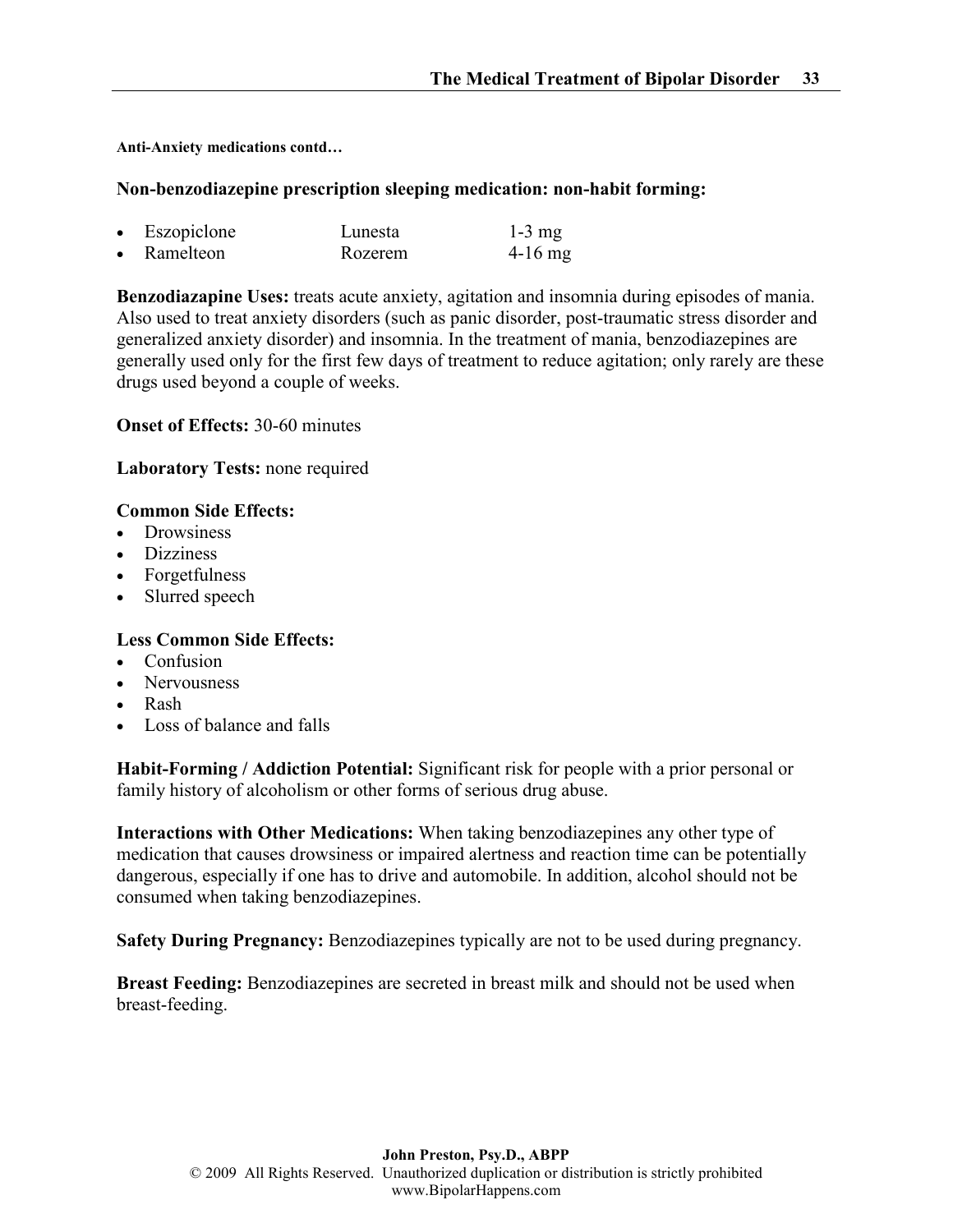Anti-anxiety medications contd…

Special Concerns: If benzodiazepines are being taken on a regular basis the body develops a tolerance for the medication. When this happens, typically the drugs continue to work to reduce anxiety, but the problem is that when there is tolerance, the drug is discontinued abruptly the result can be withdrawal symptoms. Withdrawal symptoms usually include nervousness, agitation, difficulty falling to sleep, and on occasion can produce seizures. This needs to be taken very seriously. If patients have been taking a benzodiazepine on a daily basis for more than 6 weeks and especially if the dose is moderate to high, withdrawal reactions are a very real risk. One should never abruptly stop taking the medication without first consulting with their treating physician. It is also a good idea to be especially careful for patients to monitor their supply of the medications so that refills can be requested in a timely fashion. Many people find it helpful to keep at least a two-day supply on hand in the event that it takes longer than usual for a prescription to be refilled.

# Calcium Channel Blockers

Calcium channel blockers are medications that are often used to treat certain cardio-vascular diseases. One of these drugs has been found to be effective in the treatment of mania, and possibly as a treatment to prevent the recurrence of mood episodes.

Generic name Brand Names Typical Adult Daily Doses

Verapamil Calan, Isoptin 120 mg. given 3 or 4 times a day Thus total daily: 360-480 mg.

Uses and General Considerations: for people who cannot tolerate lithium, for rapid cycling bipolar, or for use during pregnancy (verapamil is considered to be the safest mood stabilizing medication for the treatment of bipolar disorder during pregnancy). Verapamil, like most other anti-manic agents, generally takes 7-10 days to begin reducing symptoms.

One additional calcium channel blocker is used occasionally to treat mania: nimodipine (brand name: Nimotop). This medication looks promising in terms of efficacy however it is very expensive and to date although there are positive case reports, there are no well-controlled studies.

#### Miscellaneous Medications

The following medications are used less often in the treatment of bipolar disorder and thus will be discussed briefly.

#### Omega-3 Fatty Acids

Approximately 60% of the human brain is composed of lipids (fats) and between 30-35% of brain mass is made up of omega-3 fatty acids. These molecules are important in forming cell membranes, synapses and in facilitating nerve cell actions. The most abundant dietary source of

John Preston, Psy.D., ABPP © 2009 All Rights Reserved. Unauthorized duplication or distribution is strictly prohibited www.BipolarHappens.com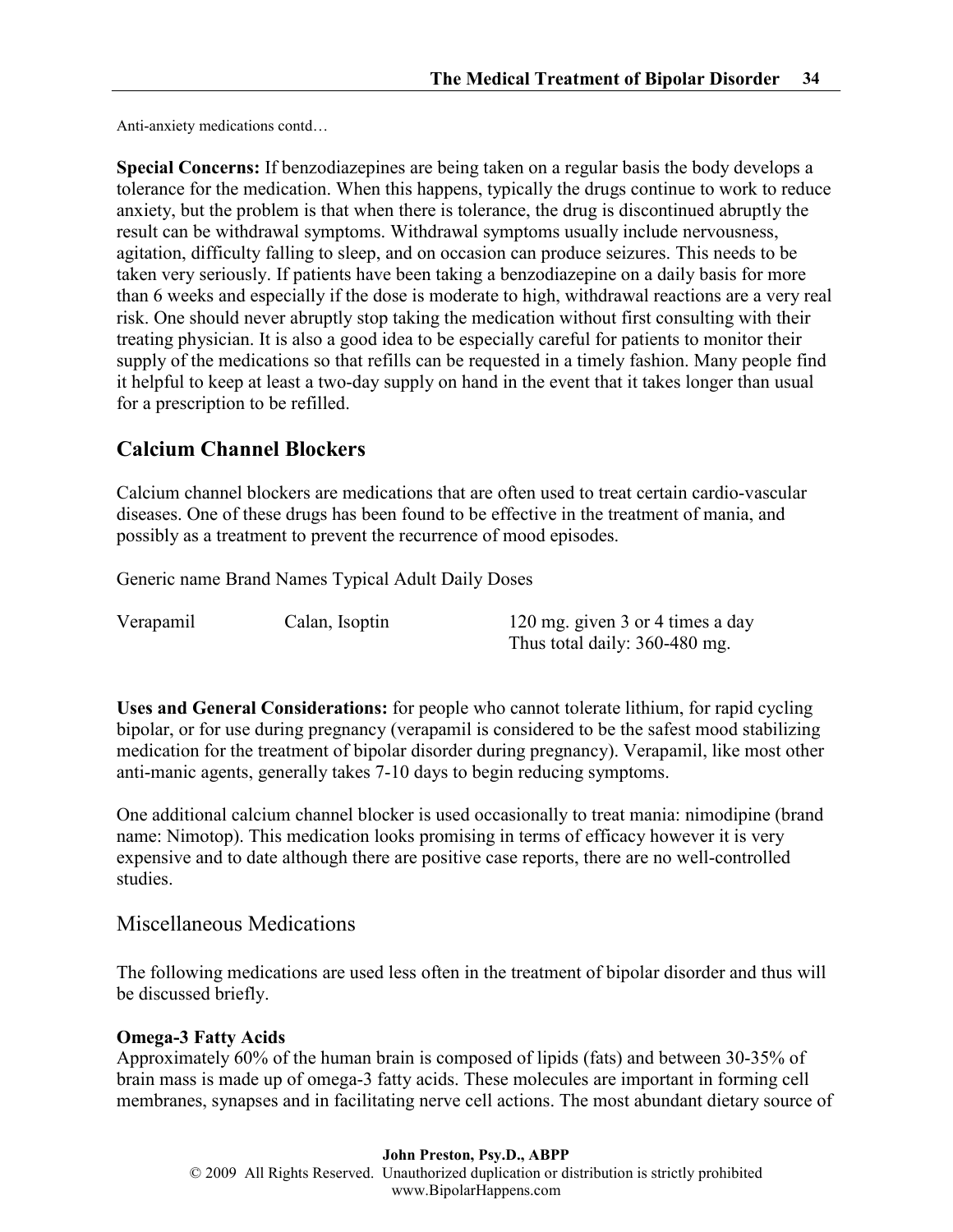omega-3 fatty acids is fish and shellfish. In cross-cultural studies it has been found that in countries where people eat a lot of fish and other seafoods, the severity of mood disorders is less. This interesting finding lead researchers to carefully evaluate the impact of diet on mood. During the past five years a number of studies have been conducted with people suffering from bipolar disorder and also major depression. Preliminary findings strongly suggest that adding omega-3 fatty acids to the diet can have a positive effect on reducing the severity of mood episodes in some individuals. In all studies to date, omega-3 fatty acids have been added to traditional medications (i.e. mood stabilizers).

Uses and General Considerations: Omega-3 fatty acids are not effective in treating severe episodes of mania or depression. However their role appears to be in reducing the severity of episodes and possibly having a positive impact on preventing recurrences when co-administered with mood stabilizers or anti-manic agents. Studies have found that people treated with omega-3 fatty acids must take these dietary supplements on a daily basis and over a prolonged period of time (i.e. building this in to ones ongoing diet). As noted above, the main sources of omega-3 fatty acids are fish and shellfish, and presumably adding more fish to one's diet may be a way to enrich levels of these molecules in the brain.

However, all of the studies that have had positive results have used dietary supplement capsules (available from health food stores). There are three types of omega-3 fatty acids: LNA (derived from seed and nut oils, mainly from flax seed oil), EPA, and DHA (both from fish oil). Most studies have demonstrated that DHA is the most effective type of omega-3 fatty acids used to treat bipolar.

The early studies used mega-doses of DHA (9 grams per day). However, it appears that much lower doses may be effective (for example, 500 mg. taken twice a day). There are also indications that what may also be involved is achieving a balance between omgea-3 and omega-6 fatty acids (the main omega-6 is arachidonic acid). Unfortunately dietary habits in the United States are notoriously poor, and lots of snack and junk foods contain significant amounts of omega-6 fatty acids (this may throw things out of balance).

Thus a recommended strategy is to reduce junk foods and add omega-3 fatty acids. Omega-3 fatty acids (especially at lower doses) have few if any side effects and are well tolerated (high doses can cause gastrointestinal discomfort) (Stoll, et al., 1999).

# Older Generation Antipsychotics

First generation antipsychotic drugs (brand names): Thorazine, Mellaril, Serentil, Moban, Trilafon, Loxitane, Stelazine, Prolixin, Navane, Orap, and Haldol. Of these the most common drug that is still used these days is Haldol (often useful to initially treat very severe agitation seen in some types of mania).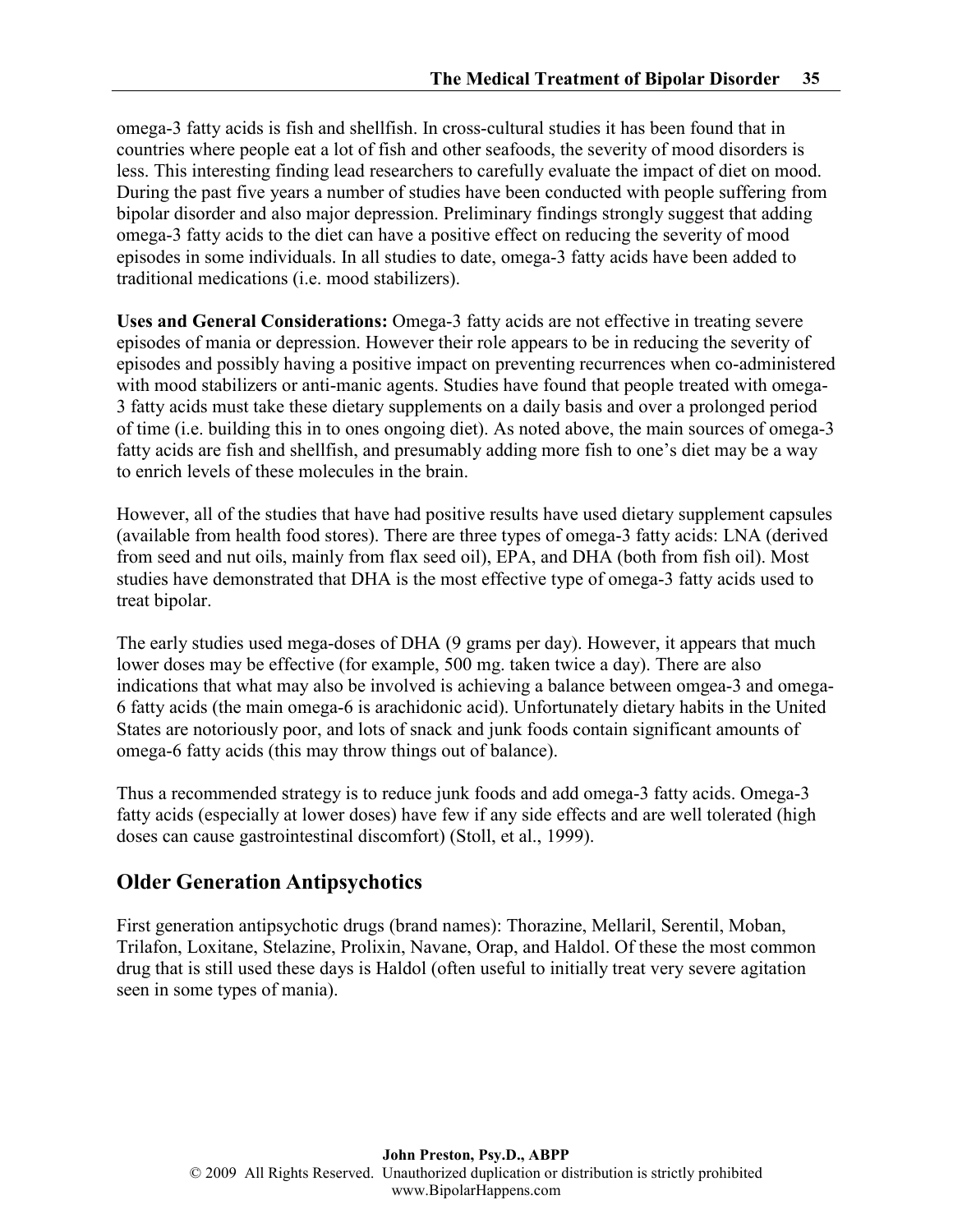# Anticholinergic Medications

This class of medications is used occasionally to combat side effects of some antipsychotic drugs (side effects such as: muscle rigidity or spasms, restlessness, tremor). Again, we will only list these medications (brand names): Cogentin, Akineton, Artane. Anticholinergic drugs have their own set if side effects including: constipation, blurred vision, dry mouth, difficulty beginning urination, and occasionally memory loss, confusion and delirium.

# SAM-e

SAM-e (S-adenosylmethionine) is a naturally occurring bio-molecule found in most living cells. It is felt to be necessary for carrying out a number of important intra-cellular chemical reactions. SAM-e has been used in Europe for more than 20 years as a treatment for depression. A number of studies have shown it to be equally effective when compared to prescription antidepressants. Most notable is the virtual lack of side effects. It has not been subjected to systematic research studies in the treatment of bipolar disorder, even though it has been found to be effective in treating some cases of unipolar depression. SAM-e is not useful for treating mania and has, in fact, been found to switch people with bipolar depression into states of mania. Doses for the treatment of depression range from 400-1600 mg per day, although resent investigations indicate that often the higher doses (1200-1600 mg per day) may be necessary for effectively reducing depressive symptoms. This is available over-the-counter (i.e. not requiring a prescription). It is recommend that if your patient is considering using SAM-e, it should only be taken with close observation by their treating psychiatrist.

# St. John's Wort

St. John's Wort is an over-the-counter dietary supplement that has been found to have antidepressant properties. Two recent meta-analyses have shown that St. John's Wort is equally effective to prescription antidepressants in the treatment of mild-to-moderate depression, if given in high enough doses. This herbal remedy is generally well tolerated with few if any side effects.

There are reported cases of possible infertility problems associated with its use, although it is as yet unclear whether this is a common side effect. St. John's Wort requires daily dosing of 900- 1800 mg. per day (taken in three divided doses), and typically the first signs of symptom improvement take about six weeks to emerge. Thus the onset of action is longer than that seen with prescription antidepressants. Research on the treatment of bipolar depression is sorely lacking. And as with any other treatment that has antidepressant properties, St. John's Wort can potentially provoke mania. Caution: St. John's Wort, when it is the only medication being taken, appears to be quite safe, but it has been found to cause very significant drug-drug interactions. It is strongly advised that patients never take St. John's Wort without first consulting with their doctor. Given its tendency to cause multiple and complex interactions with a host of medications and its propensity to provoke mania, it is recommend that it not be used by people being treated for bipolar disorder.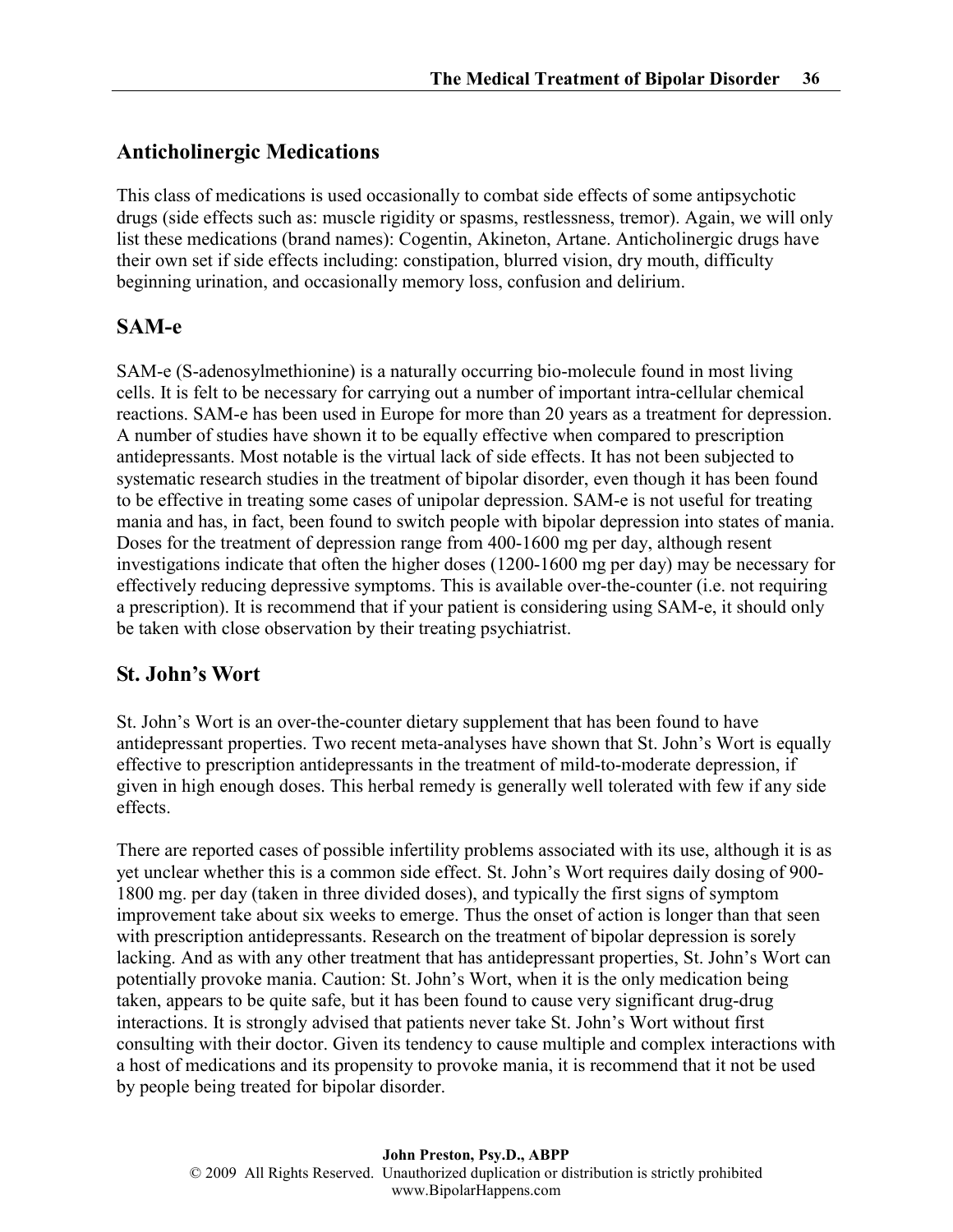# Resources for Families and for Patients with Bipolar Disorder

Taking Charge of Bipolar Disorder: By Julie Fast and John Preston, 2006

Loving Someone with Bipolar Disorder: Understanding and Helping Your Partner. By: Julie A. Fast and John Preston. New Harbinger Publications, 2004

The Bipolar Disorder Survival Guide: By: D.J. Miklowitz. Guilford Press, 2002

Depression and Bipolar Support Alliance: www.ndmda.org…800-826-3632

National Alliance on Mental Illness: www.nami.org

# References

Akiskal, H.S., Bourgeois, M.L., Angst, J., Post, R., Roller, H.J., & Hirschfeld, R.M.A. (2000). Re-evaluating the prevalence of and diagnostic composition within the broad clinical spectrum of bipolar disorders. J. Affective Disorders, 59, Suppl, S5-530.

Bowden, C.L., and Singh, V. (2005) Long-term management of bipolar disorder. In: Ketter, T. editor: Advances in the Treatment of Bipolar Disorder. American Psychiatric Publishing, Washington, D.C./, p 134

Ghaemi, S.N., Lennox, M.S., & Baldessarini, R.J. (2001). Effectiveness and safety of long-term antidepressant treatment in bipolar disorder. Journal of Clin. Psychiatry, 62(7), 565-569. Gitlin, M. (2002). Depression Myths and Contrary Realities. Continuing Education Series, UCLA.

Hirschfeld, R.M.A., Bowden, C.L., Perlis, R.H., et al. (2002). Practice Guideline for patients with Bipolar Disorder. Washington, D.C. Am J. Psychiatry, 159, 1-50.

Judd, L., Akiskal, H.S., Schettler, P.J., Endicott, J., Maser, J., Solomon, D., et al. (2002). The long-term natural history of the weekly symptomatic status of bipolar I disorder. Arch Gen Psychiatry, 59, 530-537.

Ketter, T.A. (Ed) (2005) Advances in the Treatment of Bipolar Disorder. American Psychiatric Publishing, Washington, D.C.

Malkoff-Schwartz, S., Frank, E., Anderson, B., Sherrill, J.T., Siegel, L., Patterson, D., et al. (1998). Stressful life events and social rhythm disruption in the onset of manic depressive bipolar episodes: A preliminary investigation. Archives of Gen. Psych., 55, 702-707.

Pope, M. & Scott, J. (2003). Do clinicians understand why individuals stop taking lithium? J. Affective Disorders, 74, 287-291.